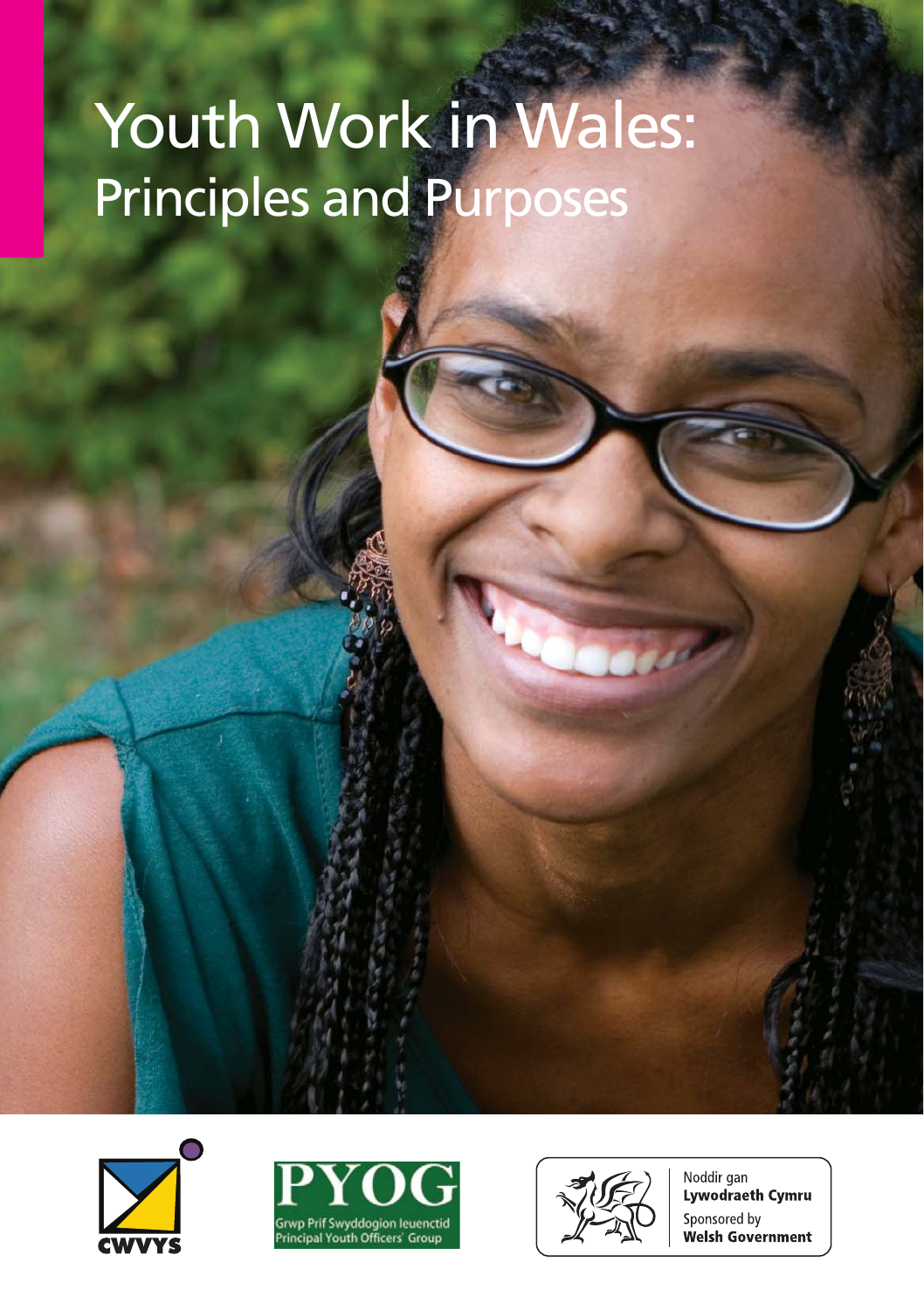# **Contents Introduction**

and officers, practitioners,

trainers, and people training to be youth workers. It has also been

This document has been produced for the managers and trustees of youth organisations, politicians, local authority elected members



written for young people, those already involved in youth organisations as well as those wishing to find out more about the kinds of experience youth organisations can provide. The main objective of the

document is to set out the key principles which underpin youth work and to provide an overview of its nature, purposes and delivery. The content of the document applies specifically to youth work in Wales but is likely to be consistent with youth work principles, purposes and practice in other parts of the UK and in the Republic of Ireland.

**09**

**Notes**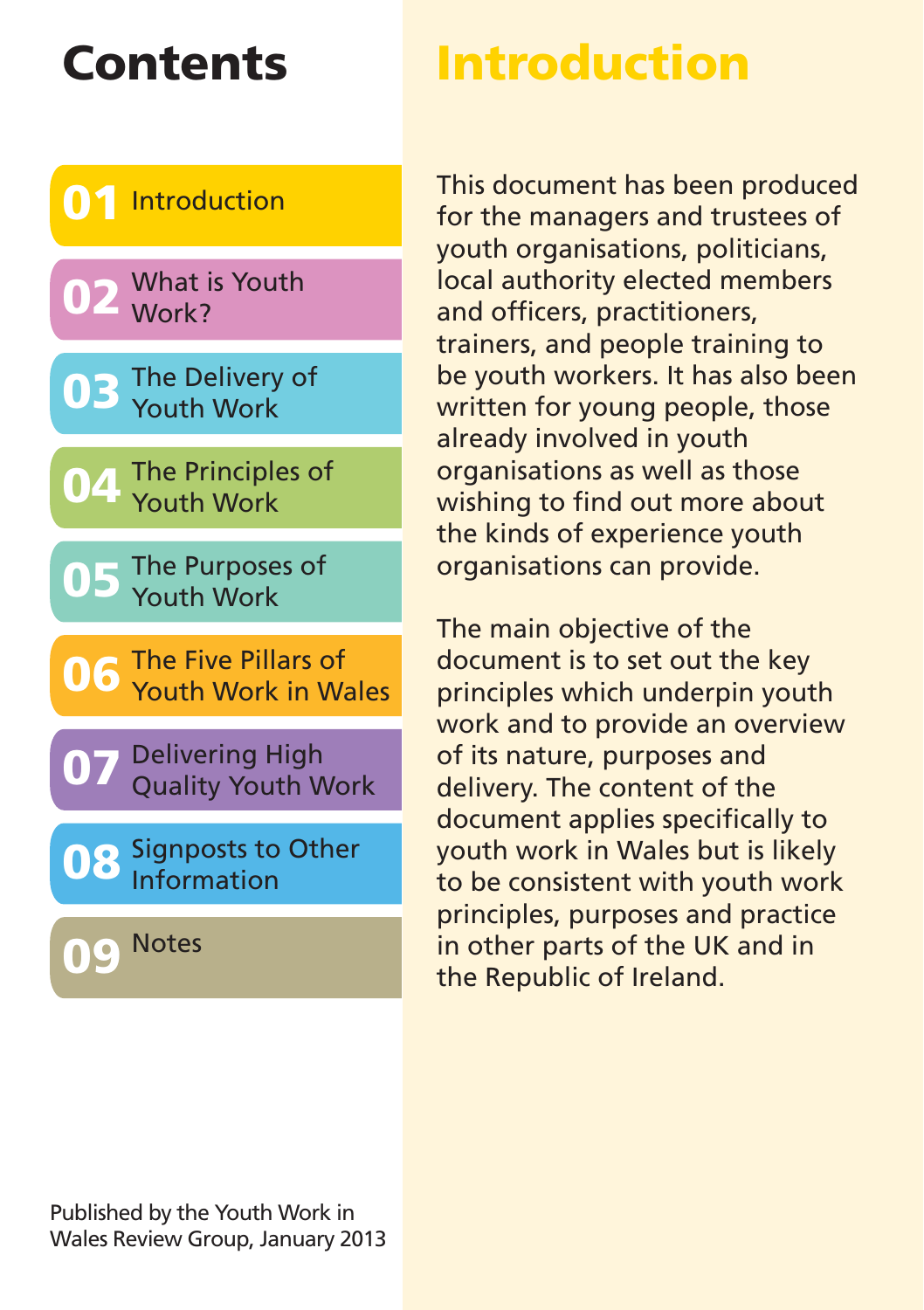The delivery of youth services provides a powerful mechanism for engaging with and listening to young people. In Wales, the 'Rights of Children and Young Persons Measure, 2011' strengthens and builds on the rights-based approach of the Welsh Government to making policy for children and young people in Wales. From 1 May 2012 to 30 April 2014, Welsh Ministers must have due regard to the rights in the United Nations Convention on the Rights of the Child (UNCRC) when making decisions about proposed new policies or legislation or about reviewing or changing existing policies. Then, from 1 May 2014, Welsh Ministers must have due regard to the rights in the UNCRC whenever they use any of their legal powers or duties.

The National Youth Work Strategy for Wales (see Section 08, 'Signposts to Other Information') sets out national priorities for the Youth Service and for supporting young people in Wales.

Whilst the youth work sector in Wales recognises and contributes to a number of national policy priorities such as the National Youth Work Strategy for Wales, it seeks to respond to and inform policy on the basis of the values and principles set out in this document.

**01**

Youth Work in Wales: Principles and Purposes has been produced by representatives of the voluntary and local authority youth work sectors in Wales. A web-based version, designed primarily for young people, is available at www.cwvys.org.uk or www.wlga.org.uk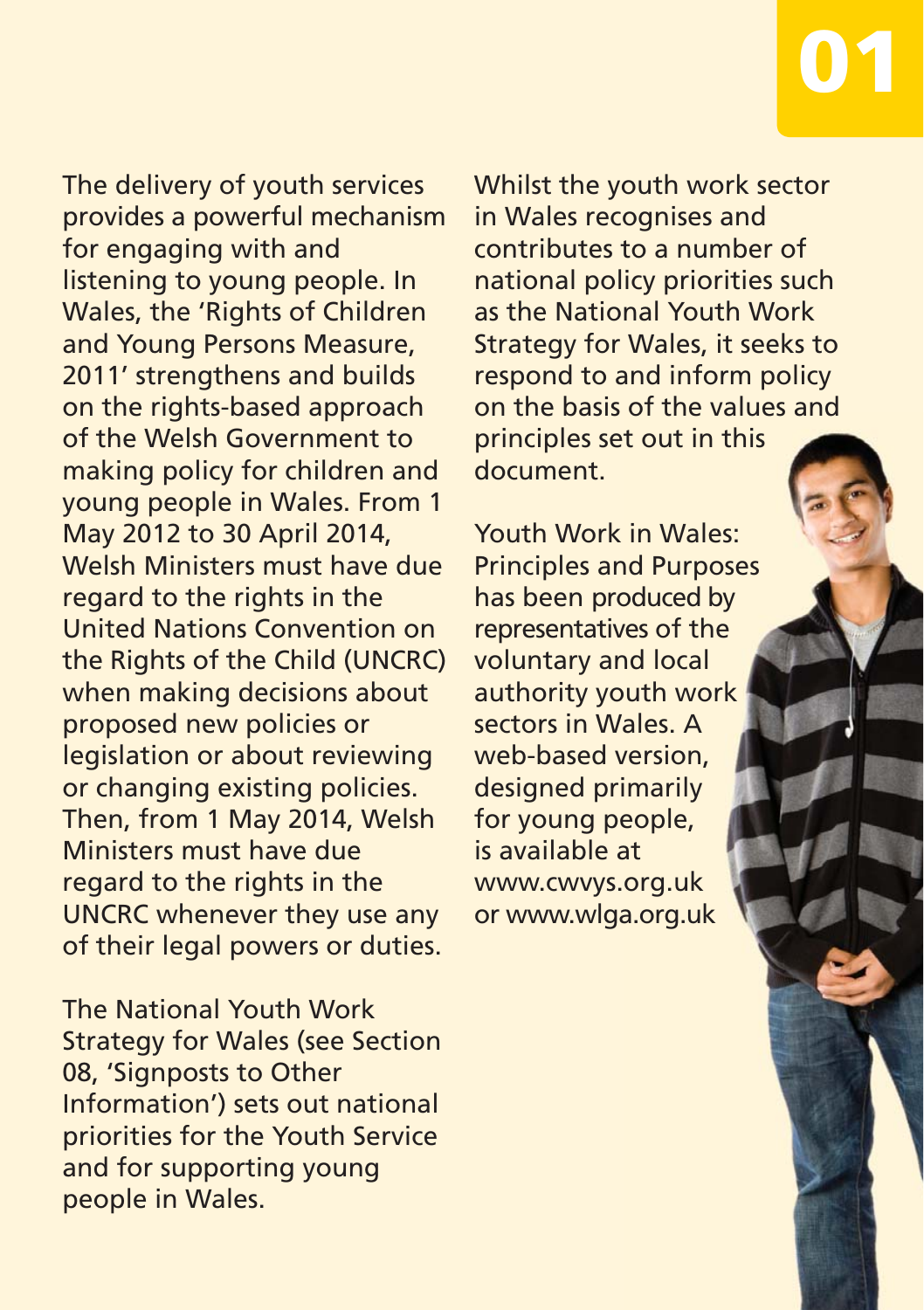Youth work in Wales is based primarily on a voluntary relationship between young people and youth workers. The Youth Service is a universal entitlement, open to all young people within the specified age range 11-25.

Youth work respects the views and opinions of young people through their participation in the design, creation and establishment of services and provision which meet their needs and aspirations. Such provision is determined as a result of the participation of young people taking into account their requirements, desires, interests and aspirations.

#### **Youth work provides or facilitates:**

 $\bullet$  places and relationships within which young people can enjoy themselves, feel secure, supported and valued, learn to take greater control of their lives, and recognise and resist the damaging influences which may affect them;

- **O** non-formal, informal and structured educational opportunities and experiences which challenge both the institutions and young people themselves to enhance their personal, social and political development;
- $\bullet$  access to relevant advice. information, support and guidance.

Good youth work provides all young people with opportunities, can support them through significant developments in their lives, assists them to understand their rights and encourages them to develop knowledge and skills.

#### **What is youth work?**

The key purpose of youth work is to... "*enable young people to develop holistically, working with them to facilitate their personal, social and educational development, to enable them to develop their voice, influence and place in society and to reach their full potential."*

Youth Work National Occupational Standards

# **What is Youth Work? 02**

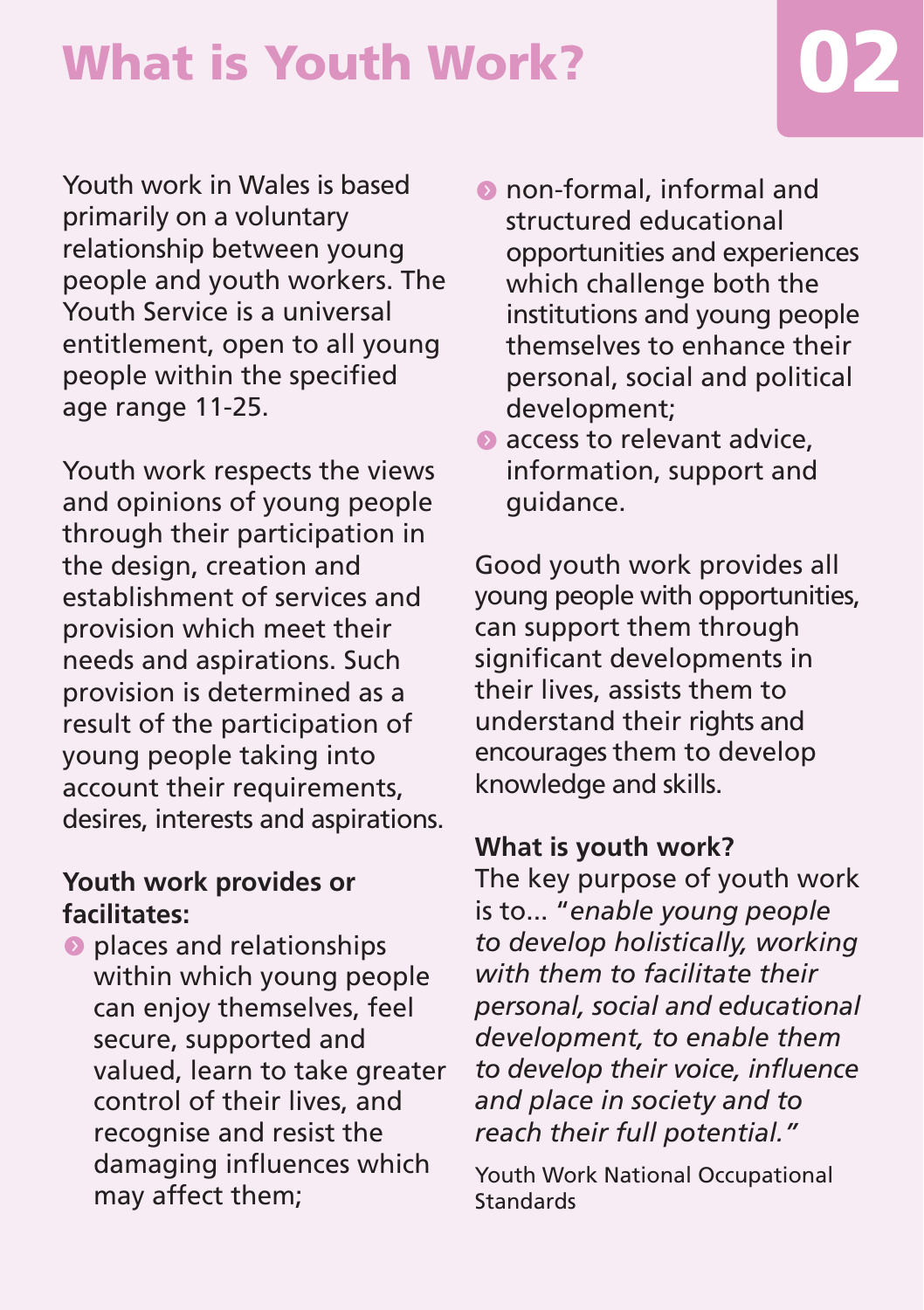# **The Delivery of Youth Work in Wales**



Youth work is provided through both the voluntary and local authority sectors and through a variety of youth work settings and methods.

#### **Settings:**

- $\bullet$  centre-based work:
- **O** street-based, outreach and mobile work;
- $\bullet$  work with a broad range of members of the community, irrespective of age;
- $\bullet$  residential work:
- $\bullet$  targeted provision for specific groups in a variety of environments including, for example, schools, the youth justice system and health environments.

#### **Methods:**

- $\bullet$  curriculum specialities like arts and culture, first aid, sport, etc;
- **O** youth forums and councils;
- $\bullet$  information, advice. guidance and counselling services;
- **O** project work;
- **o** group work;
- one to one work:
- $\bullet$  the use of new technologies and media;
- **O** opportunities for young people to be involved in decision-making processes;
- **O** opportunities for volunteering in Wales, the UK and internationally.

Collaboration and partnership between organisations is often a key aspect of delivering youth work.

Although youth work is delivered by two distinct sectors, statutory and voluntary, the sectors work together to achieve the best possible outcomes for young people.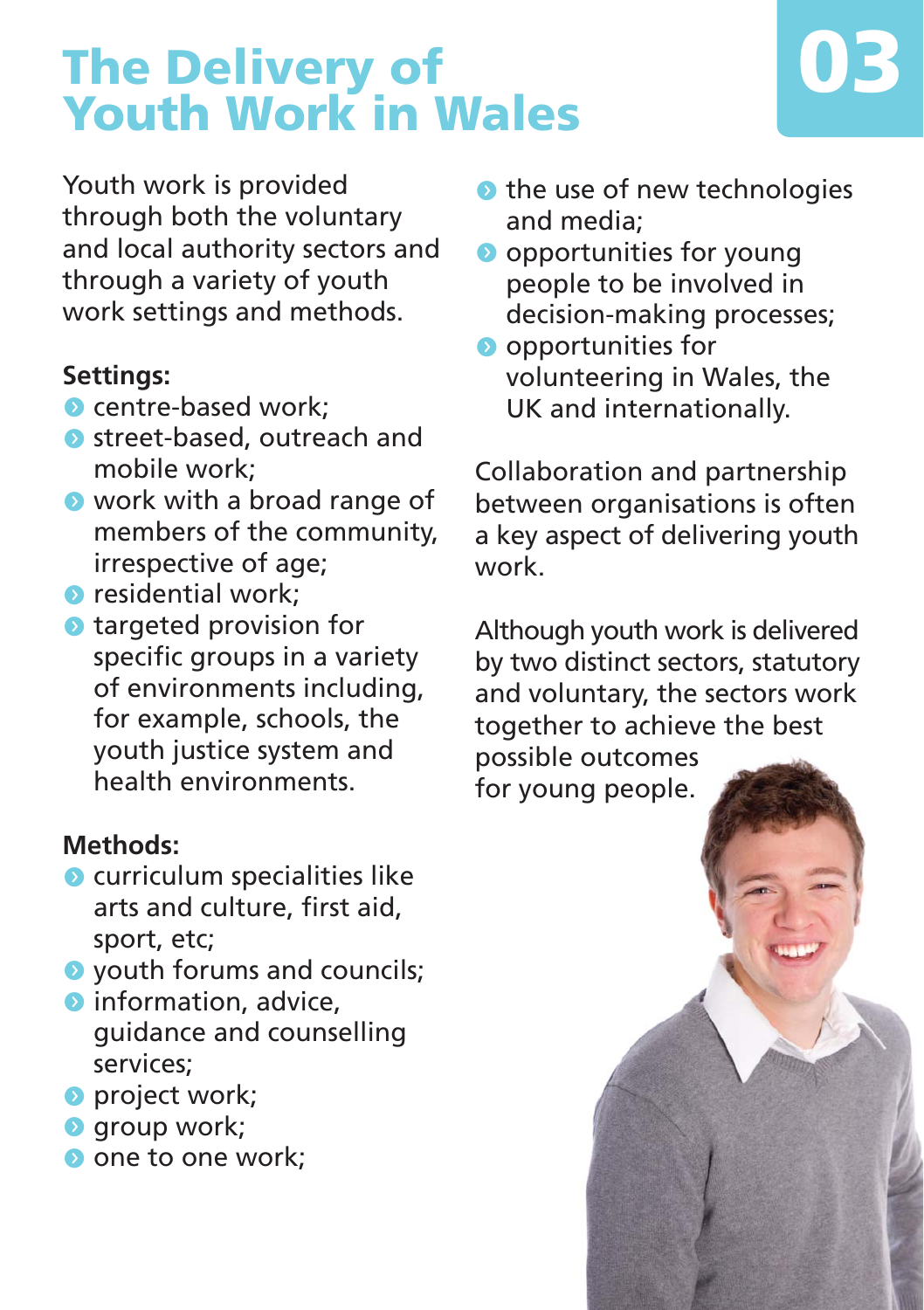# **The Principles of Youth Work in Wales 04**



- **•** Youth work is based on the voluntary engagement of young people.
- **•** Young people should be empowered partners in the processes and opportunities that youth organisations provide.
- **•** Youth work starts at whatever point young people are in their lives, regardless of circumstance, and recognises their potential.
- **•** Fundamental to youth work are the principles of equality and inclusion.
- **•** Youth work recognises that young people have rights and seeks to work in a rights-based way.
- **•** Youth work recognises that young people have responsibilities and requirements placed upon them. Youth work seeks to help them address those responsibilities and requirements.
- **•** Youth work is essentially focused on activity which is both informal and nonformal. Informal activity seizes opportunities that are not necessarily planned.

Non-formal activity provides planned opportunities which lie outside formal systems such as school-based education. Both kinds of activity might lead to accreditation or recognition.

 $\bullet$  The identification of youth work as a partnership with young people outside formal or legal requirements is an important element in securing the voluntary engagement of young people.

**S** Youth work has at its core the importance of providing safe environments for young people and of supporting the safety as well as the development and well-being of young people.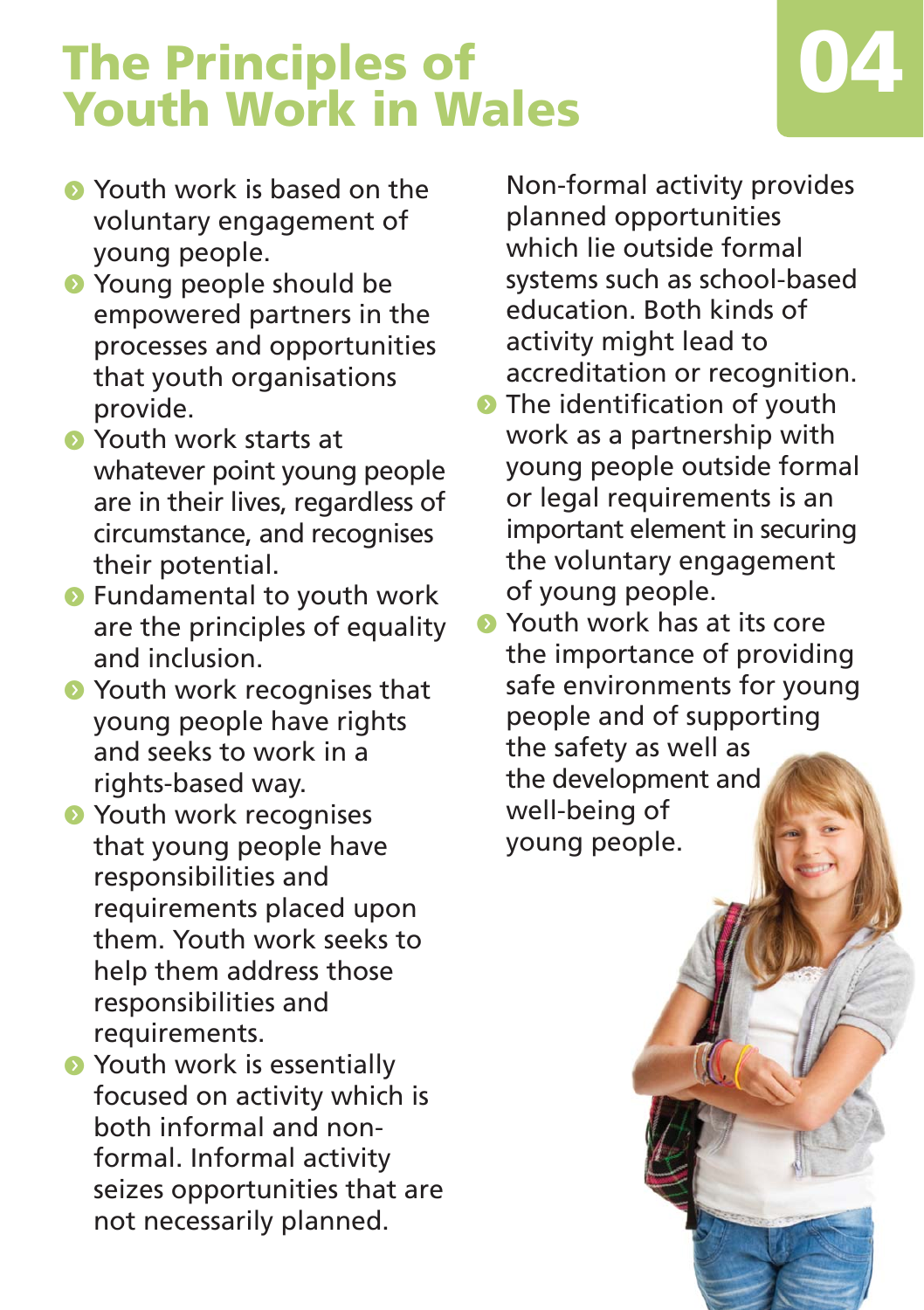## **The Purposes of Youth Work in Wales 05**



#### **Youth work in Wales is intended to:**

- $\bullet$  promote and actively encourage opportunities for all young people in order that they may fulfil their potential as empowered individuals and as members of groups and communities;
- **Support young people** through significant changes in their lives and assist them to understand their responsibilities;
- **O** support young people to be able to understand and exercise their rights;
- **O** encourage young people to gain and develop knowledge, understanding, attitudes and values and to make constructive use of their skills, resources and time;
- $\bullet$  promote opportunities and access for all young people whatever their race, gender, sexual identity, language, religion, disability, age, background or personal circumstances;
- **•** challenge oppression and inequality;
- **•** support and enable young people in keeping themselves safe.

#### **Youth work in Wales also:**

- $\bullet$  recognises the importance and value of the Welsh language and the need to promote its use;
- $\bullet$  recognises that Wales is a country with a diversity of languages and cultures;
- $\bullet$  recognises the importance of sustainable development and equips young people with the knowledge and skills to play their part in shaping the future;
- **O** encourages young people as local, national and global citizens to exercise their responsibilities;
- **O** encourages young people to protect their own rights and those of others.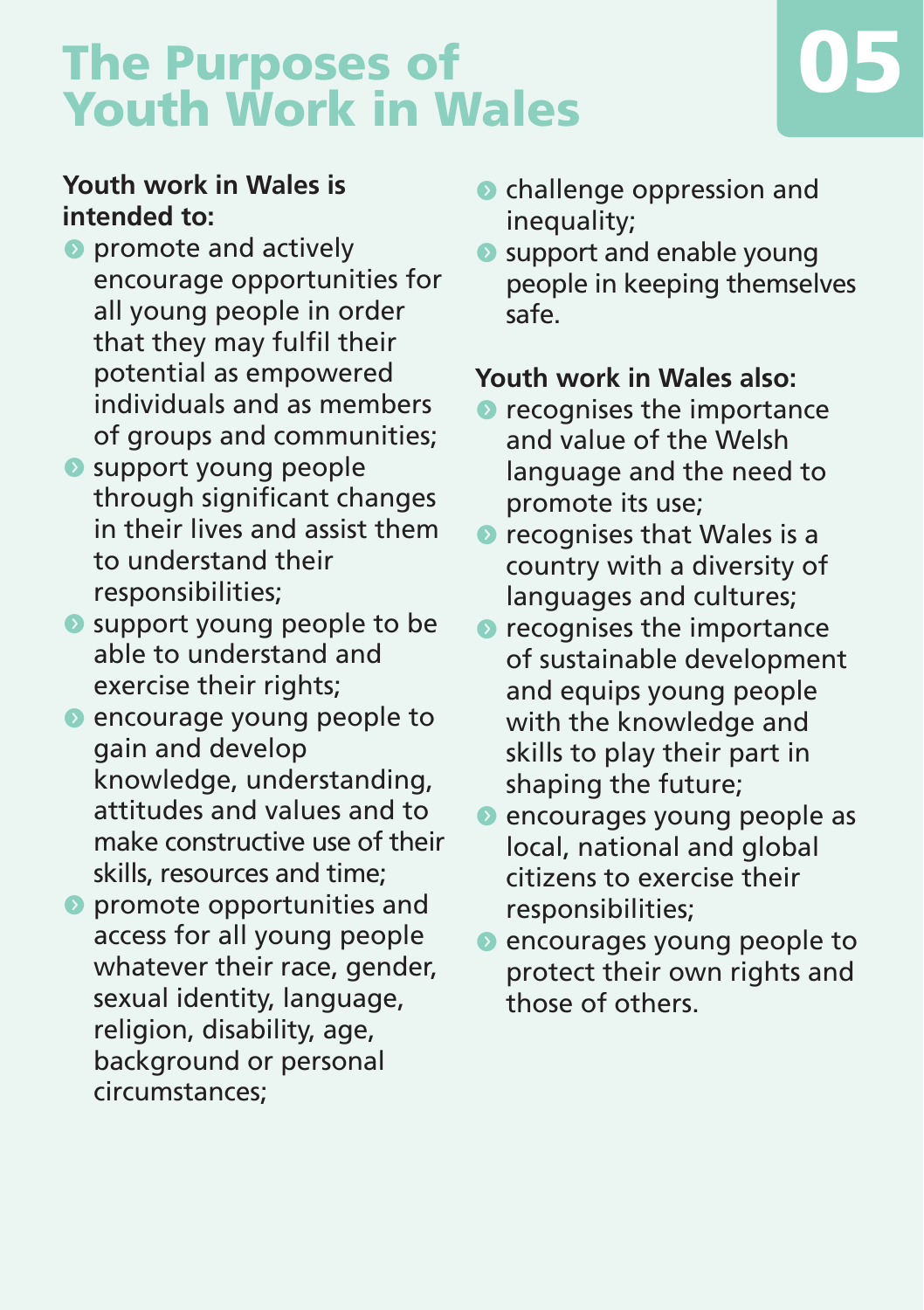### **The Five Pillars of Youth Work in Wales**

Youth work has a value base which is grounded in respect for young people and in the principles of inclusion and equal opportunity. Through its voluntary relationship with young people it offers opportunities for learning that are:

#### **Educative**

Enabling young people to gain the skills, knowledge, understanding, attitudes and values needed for their own personal development and fulfilment and as a means of contributing to society as members of groups and communities, locally, regionally, nationally, and internationally.

#### **Expressive**

Encouraging and enabling young people to express their understanding and knowledge and their ideas, opinions, emotions and aspirations through a broad range of creative and often challenging opportunities.

#### **Participative**

Encouraging and supporting young people to become partners in, and share responsibility for, the opportunities, learning processes and decision-making structures which affect their own and other people's lives and environments.

#### **Inclusive**

Enabling young people to develop knowledge, understanding and positive attitudes and behaviour in relation to:

- racial, social, and cultural identity and diversity;
- **O** heritage;
- $\odot$  languages and the value of one's own and other languages;
- $\bullet$  citizenship;
- **O** respect for other people's choices.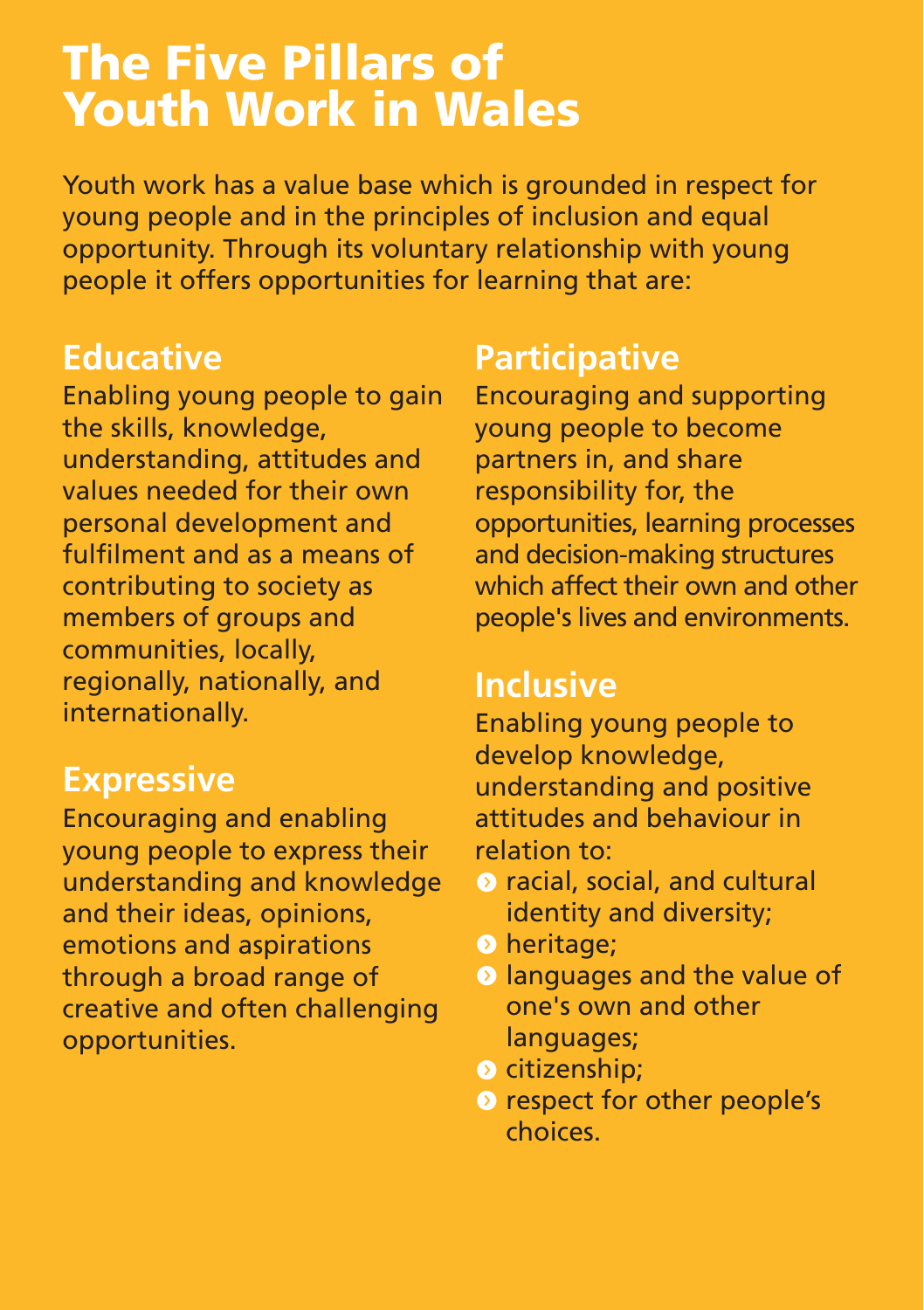

### **Educative**

**Expressive**

**Participative**

**Inclusive**

**Empowering**



#### **Empowering**

Equipping young people with the understanding and skills to enable them to exercise their rights including:

- **O** recognising that all young people have rights and that this implies respecting the rights of others;
- **O** supporting young people to carry out their responsibilities as citizens and members of their communities;
- <sup>o</sup> encouraging young people to engage with the personal, social and political issues which affect their lives and the lives of others and to develop qualities of leadership.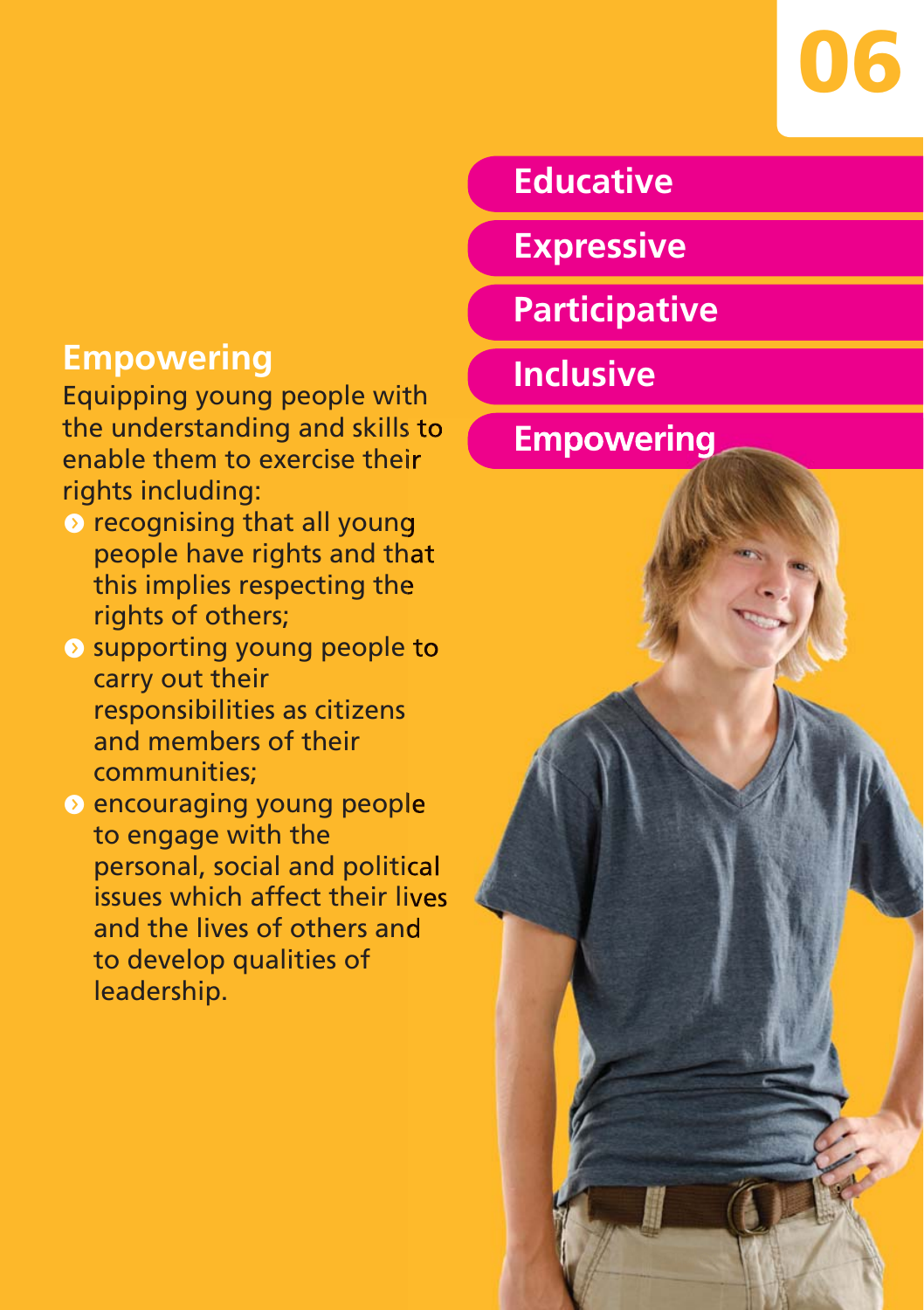# **Delivering High Quality Youth Work**



To deliver the Five Pillars of Youth Work (see Section 06), organisations and youth workers use a range of processes including:

- $\bullet$  developing relationships and trust;
- $\bullet$  emphasising the role of the young person in the processes of youth work;
- $\bullet$  assessing need;
- **O** providing information;
- **O** referring young people to other provision as appropriate whilst offering continued support if required;
- $\bullet$  mentoring;
- $\bullet$  advocating;
- $\bullet$  challenging;
- $\bullet$  building personal and social development and resilience;
- **O** planning, monitoring and evaluation.

Youth work seeks to implement these processes whilst ensuring the health, well-being and safety of young people.

Youth work organisations and all engaged in youth work are expected to assess outcomes and impact and to have systems for the planning, monitoring and evaluation of all aspects of their work with young people. Organisations and individual youth workers should be able to use self-assessment and selfassessment tools to identify positive benefits for young people and to reflect on and develop their practice.

In developing and evaluating their work, providers should take account of the National Occupational Standards (NOS) for Youth Work, the Participation Standards and the Information Standards. Links to these standards have been provided in Section 08, Signposts to Other Information.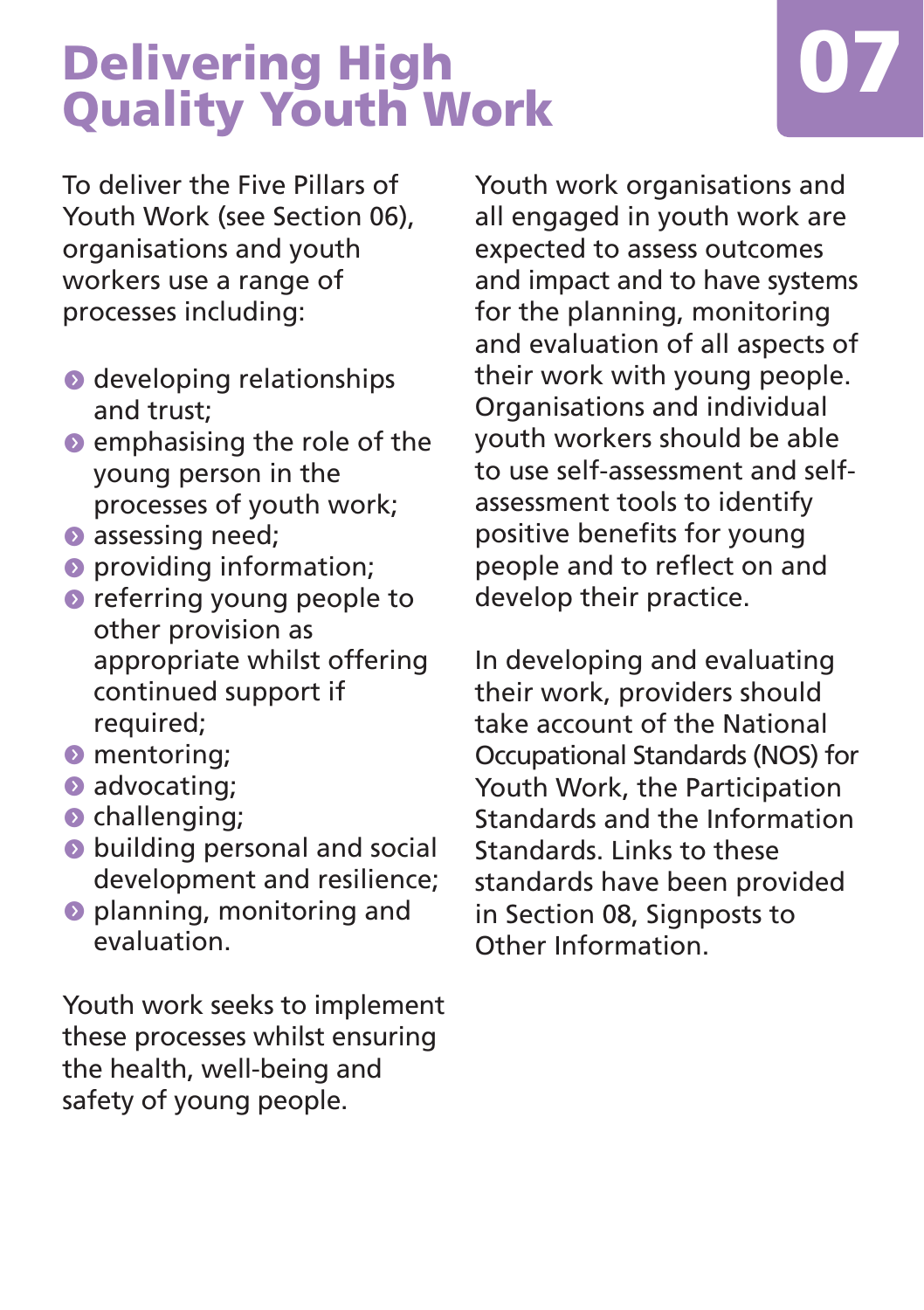## **Signposts to Other Information**



**Children's Commissioner for Wales** www.childcomwales.org.uk

**Council for Wales of Voluntary Youth Services (CWVYS)** www.cwvys.org.uk

**Youth Resource Base** www.youthworkwales.org.uk

**Estyn Framework (for inspections of the youth service in Wales)** www.estyn.gov.uk

**Funky Dragon** www.funkydragon.org

**National Information and Advice Service for Young People 11-25** www.cliconline.co.uk

**National Occupational Standards** www.nos.ukces.org.uk/nossearch/Pages/NOS-Search-Results.aspx?k=youth%20work

www.youthworkwales.org.uk/creo\_fi les/upload/files/youth\_work\_national \_occupational\_standards\_1\_.pdf

**National Participation Standards for Children and Young People in Wales** www.participationworkerswales.org.uk

#### **National Youth Work Strategy (2014-18)**

www.wales.gov.uk/topics/educationa ndskills/skillsandtraining/nationalyouth-work-strategy-for-wales/? lang=en

**Occupational Code of Ethics for Youth Work in Wales** www.ymca-wales.ac.uk

**The Principal Youth Officers' Group (PYOG)** www.wlga.gov.uk

**United Nations Convention on the Rights of the Child (UNCRC)** www.childrensrightswales.org.uk

**Youth Work Strategy Team** www.wales.gov.uk

**Clic Online** www.cliconline.co.uk

**Education and Training Standards Wales** www.etswales.org.uk

**Learning & Skills Act 2000 (Section 123)** www.legislation.gov.uk/ukpga/2000/ 21/contents

**Welsh Government 'Rights of Children and Young Persons Measure' 2011** www.wales.gov.uk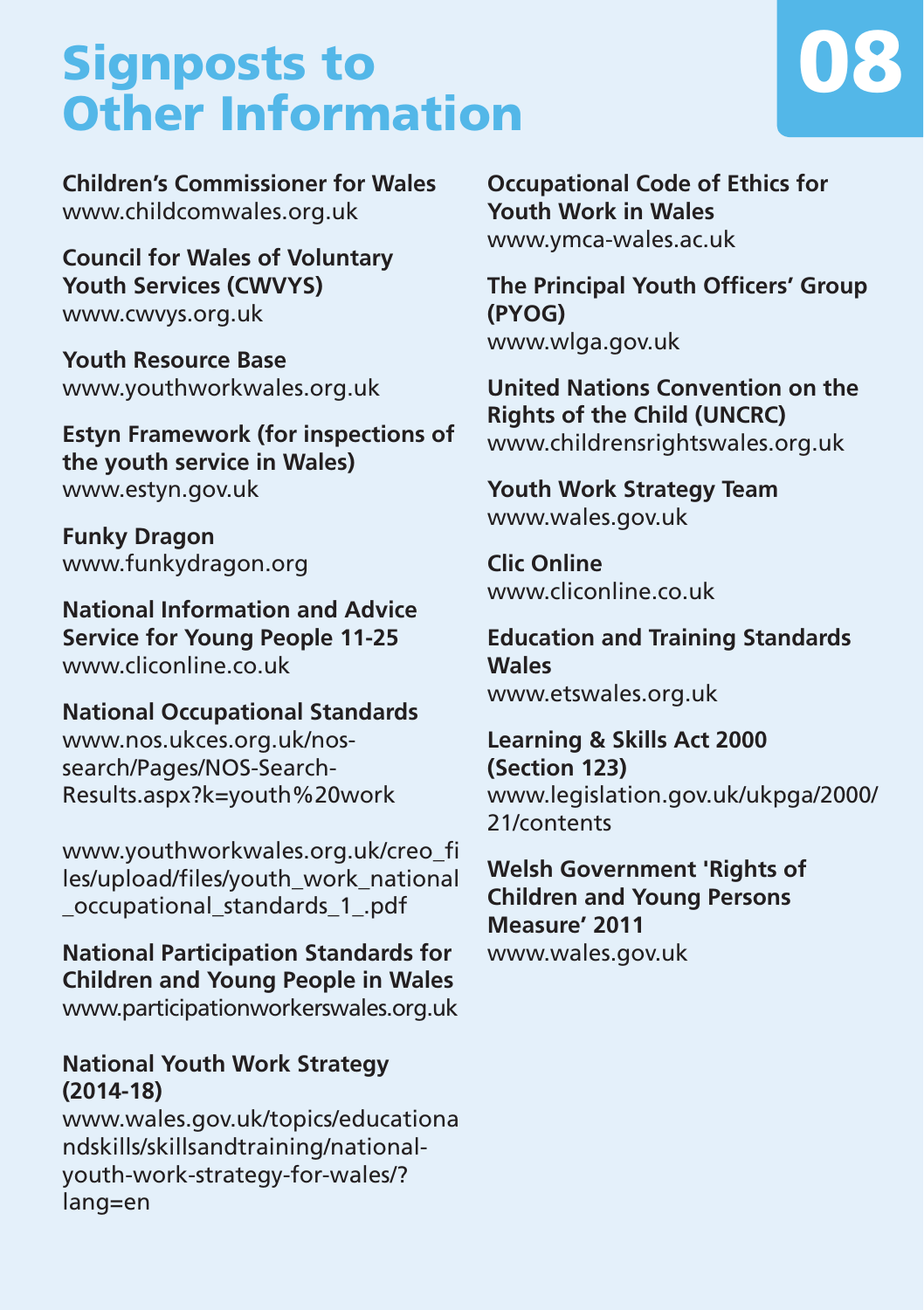

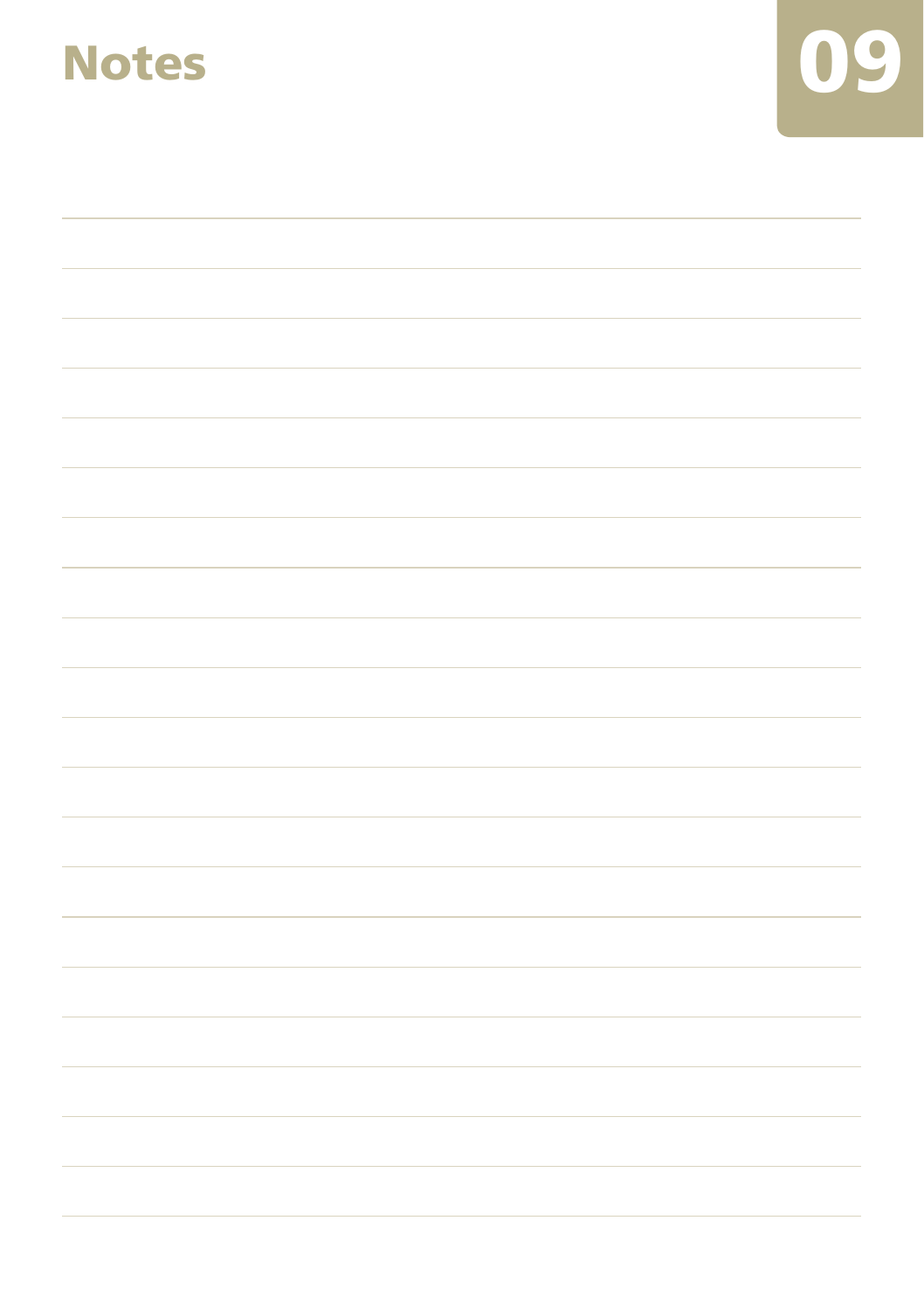# Gwaith Ieuenctid yng Nghymru: Egwyddorion a Dibenion







Noddir gan Lywodraeth Cymru Sponsored by **Welsh Government**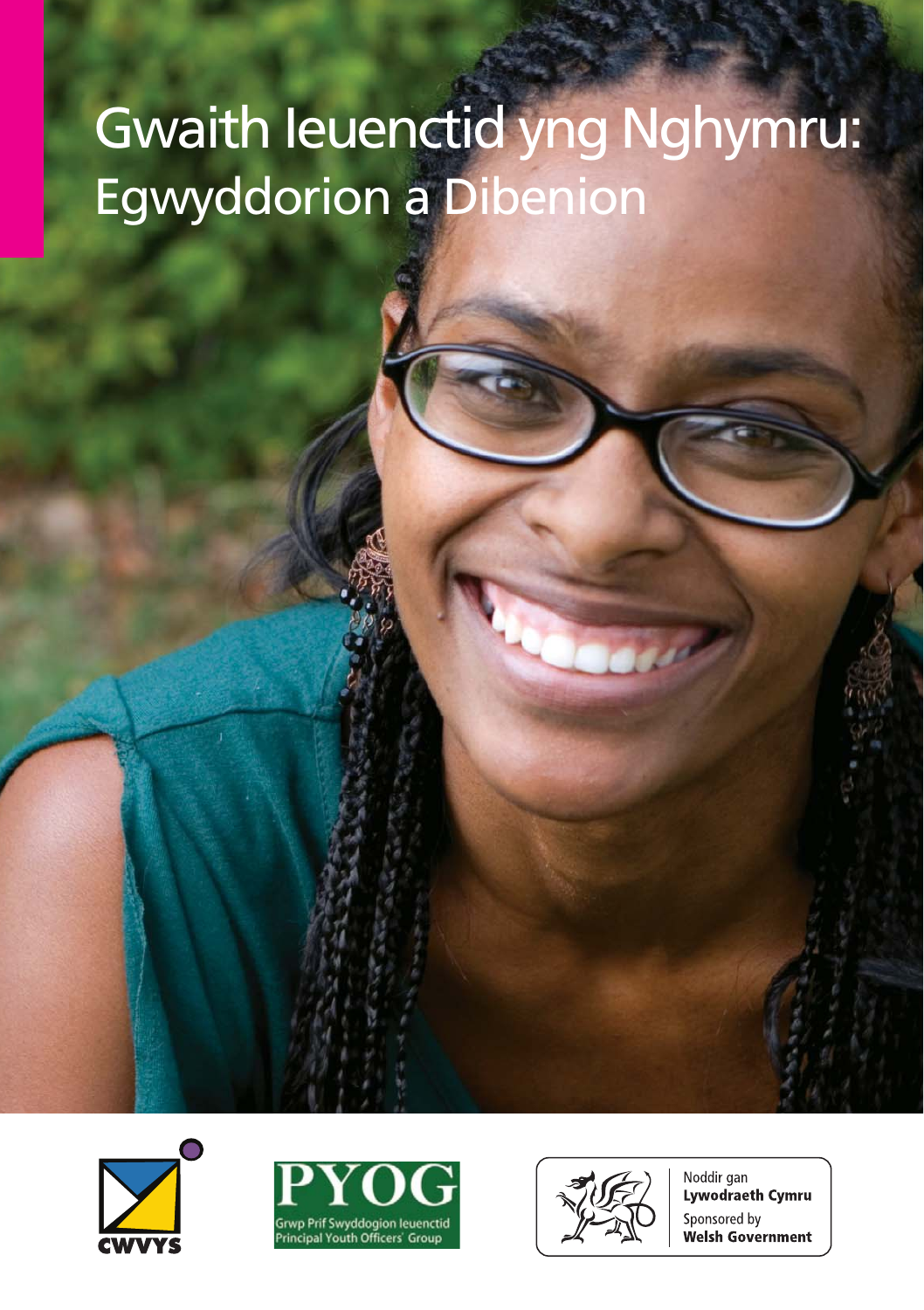# **Cynnwys Cyflwyniad**



Cyhoeddwyd gan Grŵp Adolygu Gwaith Ieuenctid yng Nghymru, Ionawr 2013

Mae'r ddogfen hon wedi'i llunio ar gyfer rheolwyr ac ymddiriedolwyr sefydliadau ieuenctid, gwleidyddion, aelodau etholedig a swyddogion awdurdodau lleol, ymarferwyr, hyfforddwyr a phobl sy'n hyfforddi i fod yn weithwyr ieuenctid. Mae wedi'i hysgrifennu hefyd ar gyfer pobl ifanc, y rhai sydd eisoes yn gweithio mewn sefydliadau ieuenctid ynghyd â'r rhai sydd am gael rhagor o wybodaeth am y gwahanol fathau o brofiadau y gall sefydliadau ieuenctid eu cynnig.

Prif amcan y ddogfen yw nodi'r egwyddorion allweddol sydd wrth wraidd gwaith ieuenctid a bwrw golwg gyffredinol ar ei ddibenion ac ar y gwaith o'i ddarparu. Mae cynnwys y ddogfen yn ymwneud yn benodol â gwaith ieuenctid yng Nghymru, ond mae'n debyg y bydd yn cyd-fynd ag egwyddorion, dibenion ac ymarfer gwaith ieuenctid mewn rhannau eraill o'r DU a Gweriniaeth Iwerddon.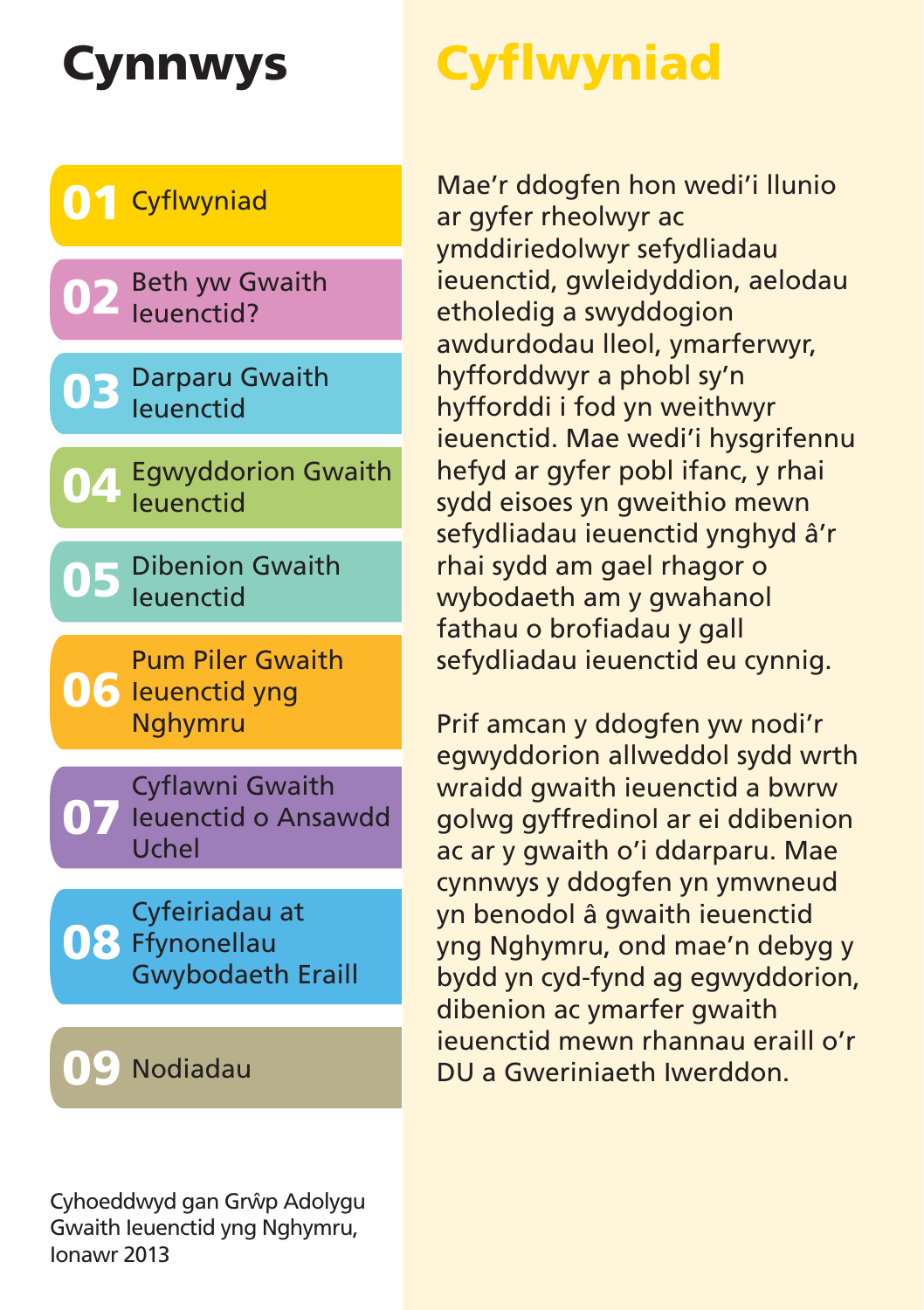Mae darparu gwasanaethau ieuenctid yn ffordd rymus o ymgysylltu â phobl ifanc a gwrando arnynt. Yng Nghymru, mae 'Mesur Hawliau Plant a Phobl Ifanc 2011' yn cryfhau a meithrin dull seiliedig ar hawliau Llywodraeth Cymru o lunio polisïau ar gyfer plant a phobl ifanc yng Nghymru. Rhwng 1 Mai 2012 a 30 Ebrill 2014, mae'n rhaid i Weinidogion Cymru roi sylw dyledus i'r hawliau yng Nghonfensiwn y Cenhedloedd Unedig ar Hawliau'r Plentyn (CCUHP) wrth wneud penderfyniadau am bolisïau neu ddeddfwriaeth newydd neu wrth adolygu neu newid polisïau sy'n bodoli'n barod. Yna, o 1 Mai 2014, mae'n rhaid i Weinidogion Cymru roi sylw dyledus i'r hawliau yn y Confensiwn pryd bynnag y byddant yn defnyddio eu pwerau neu eu dyletswyddau cyfreithiol.

Mae'r Strategaeth gwaith ieuenctid genedlaethol Cymru (gweler Adran 08, 'Cyfeiriadau at Ffynonellau Gwybodaeth Eraill') yn nodi ein blaenoriaethau cenedlaethol ar gyfer y

Gwasanaeth Ieuenctid ac ar gyfer cefnogi pobl ifanc yng Nghymru.

**01**

Er bod y sector gwaith ieuenctid yng Nghymru yn cydnabod ac yn cyfrannu at nifer o flaenoriaethau polisi cenedlaethol fel y Strategaeth gwaith ieuenctid genedlaethol Cymru, mae'n ceisio ymateb i bolisïau a dylanwadu arnynt ar sail y gwerthoedd a'r egwyddorion a nodir yn y ddogfen hon.

Mae'r ddogfen Gwaith Ieuenctid yng Nghymru: Egwyddorion a Dibenion, wedi'i llunio gan gynrychiolwyr y sectorau gwaith ieuenctid gwirfoddol ac awdurdodau lleol yng Nghymru. Mae fersiwn ar y we, sydd ar gyfer pobl ifanc yn bennaf, ar gael yn www.cwvys.org.uk neu www.wlga.org.uk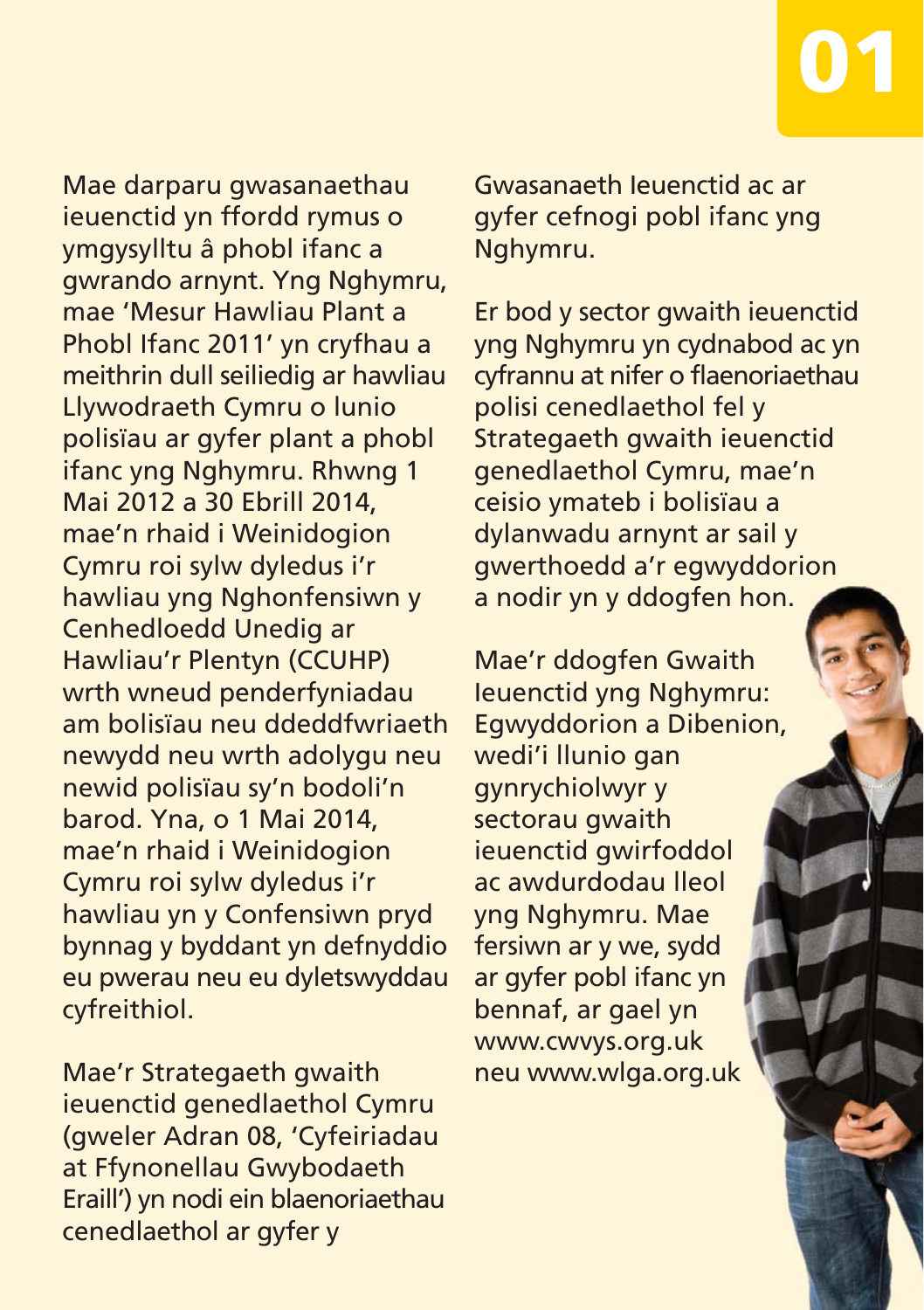# **Beth yw Gwaith Ieuenctid? 02**

Mae gwaith ieuenctid yng Nghymru yn seiliedig yn bennaf ar berthynas wirfoddol rhwng pobl ifanc a gweithwyr ieuenctid. Mae'r Gwasanaeth Ieuenctid yn hawl cyffredinol sydd ar gael i bob person ifanc rhwng 11 a 25 oed.

Mae gwaith ieuenctid yn parchu safbwyntiau a barn pobl ifanc drwy eu cael nhw i gyfrannu at y gwaith o gynllunio, creu a sefydlu gwasanaethau a darpariaeth sy'n diwallu eu hanghenion a bodloni eu dyheadau. Mae'r ddarpariaeth yn dibynnu ar gyfranogiad pobl ifanc gan ystyried eu gofynion, eu dymuniadau, eu diddordebau a'u dyheadau.

#### **Mae gwaith ieuenctid yn darparu a hwyluso:**

 $\bullet$  lleoedd a pherthnasau lle gall y bobl ifanc fwynhau eu hunain, teimlo'n ddiogel, derbyn cefnogaeth a chael eu gwerthfawrogi a chael mwy o reolaeth dros eu bywydau, a chydnabod a gwrthsefyll y dylanwadau niweidiol a all effeithio arnynt;

- $\bullet$  cyfleoedd a phrofiadau addysgol heb fod yn ffurfiol, anffurfiol a strwythuredig sy'n herio'r sefydliadau ar bobl ifanc eu hunain i wella eu datblygiad personol, cymdeithasol a gwleidyddol;
- **O** mynediad i gyngor, gwybodaeth, cymorth ac arweiniad perthnasol

Bydd gwaith ieuenctid da yn rhoi cyfleoedd i bob person ifanc, yn eu cefnogi drwy ddatblygiadau pwysig yn eu bywydau, yn eu cynorthwyo i ddeall eu hawliau ac yn eu hannog i ddatblygu eu gwybodaeth a'u sgiliau.

#### **Beth yw gwaith ieuenctid?**

Prif ddiben gwaith ieuenctid yw... "galluogi pobl ifanc i ddatblygu'n gyfannol, gan weithio gyda nhw i hwyluso eu datblygiad personol, cymdeithasol ac addysgol, er mwyn eu galluogi i ddatblygu eu llais, eu dylanwad a'u lle mewn cymdeithas a gwireddu eu llawn botensial." Safonau Galwedigaethol Cenedlaethol Gwaith Ieuenctid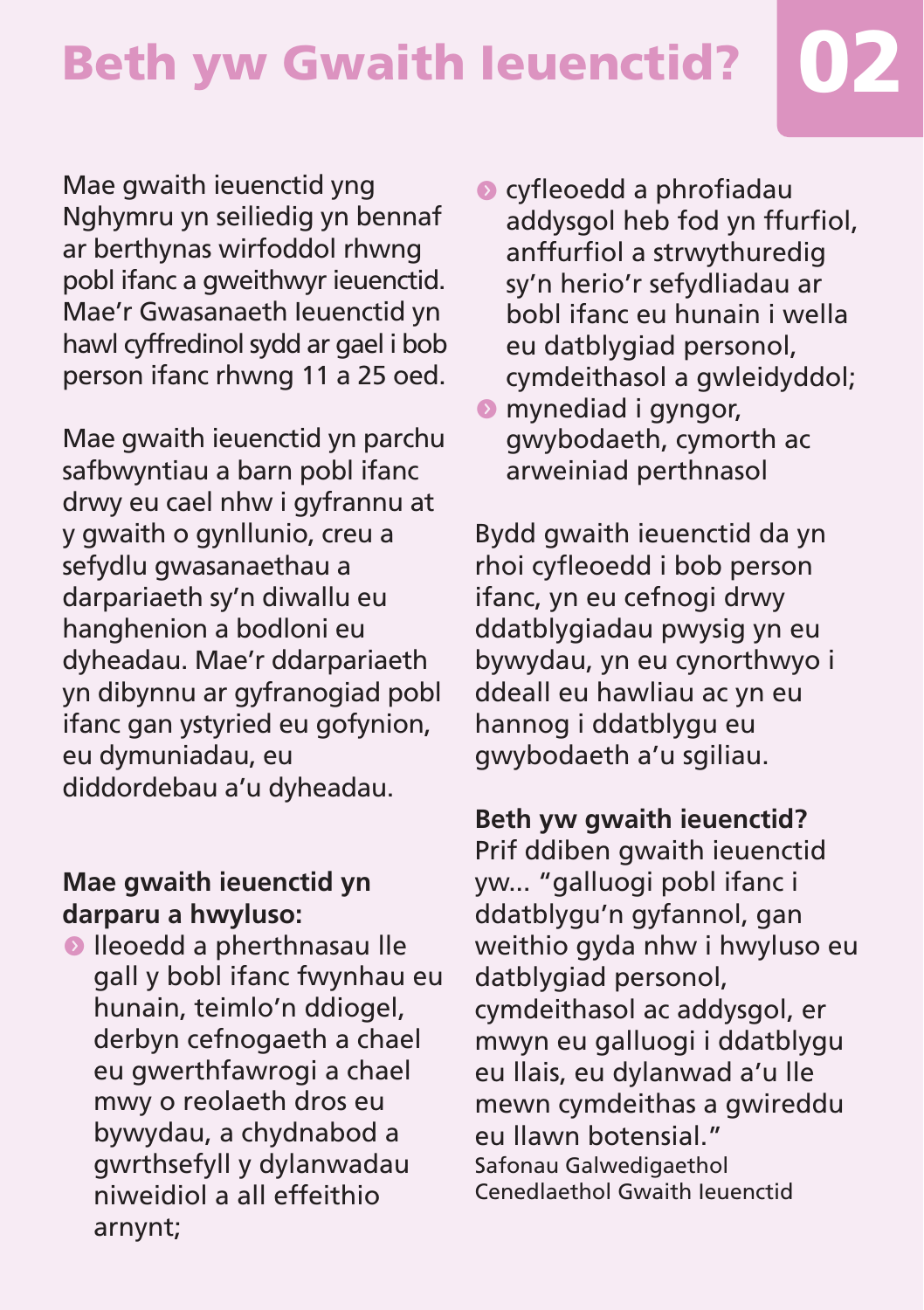# **Darparu Gwaith Ieuenctid yng Nghymru**

Mae'r sector gwirfoddol ac awdurdodau lleol yn darparu gwaith ieuenctid, a hynny trwy leoliadau gwaith ieuenctid a dulliau amrywiol.

#### **Lleoliadau:**

- **O** gwaith mewn canolfannau;
- $\bullet$  gwaith ar y stryd, gwaith allgymorth a gwaith symudol;
- **O** gweithio gydag ystod eang o aelodau'r gymuned o bob oedran;
- **o** gwaith preswyl;
- **O** darpariaeth sy'n targedu grwpiau penodol mewn amgylcheddau amrywiol, gan gynnwys, er enghraifft, ysgolion, y system cyfiawnder ieuenctid ac amgylcheddau iechyd.

#### **Dulliau:**

- $\bullet$  arbenigeddau cwricwlwm fel y celfyddydau a diwylliant, cymorth cyntaf, chwaraeon ac ati;
- $\bullet$  fforymau a chynghorau ieuenctid;
- **O** gwasanaethau gwybodaeth, cyngor, arweiniad a chwnsela;
- **o** gwaith prosiect;
- **o** qwaith grŵp;
- **o** gwaith un i un;
- $\bullet$  defnyddio technolegau newydd a'r cyfryngau;
- **o** cyfleoedd i bobl ifanc gymryd rhan mewn prosesau gwneud penderfyniadau;

**03**

**•** cyfleoedd ar gyfer gwirfoddoli yng Nghymru, y DU ac yn rhyngwladol.

Mae cydweithio a phartneriaeth rhwng sefydliadau yn aml yn elfen allweddol o ddarparu gwaith ieuenctid.

Er bod gwaith ieuenctid yn cael ei gynnig gan ddau sector penodol - statudol a gwirfoddol mae'r sectorau yn gweithio gyda'i gilydd i sicrhau'r canlyniadau gorau posibl ar gyfer pobl ifanc.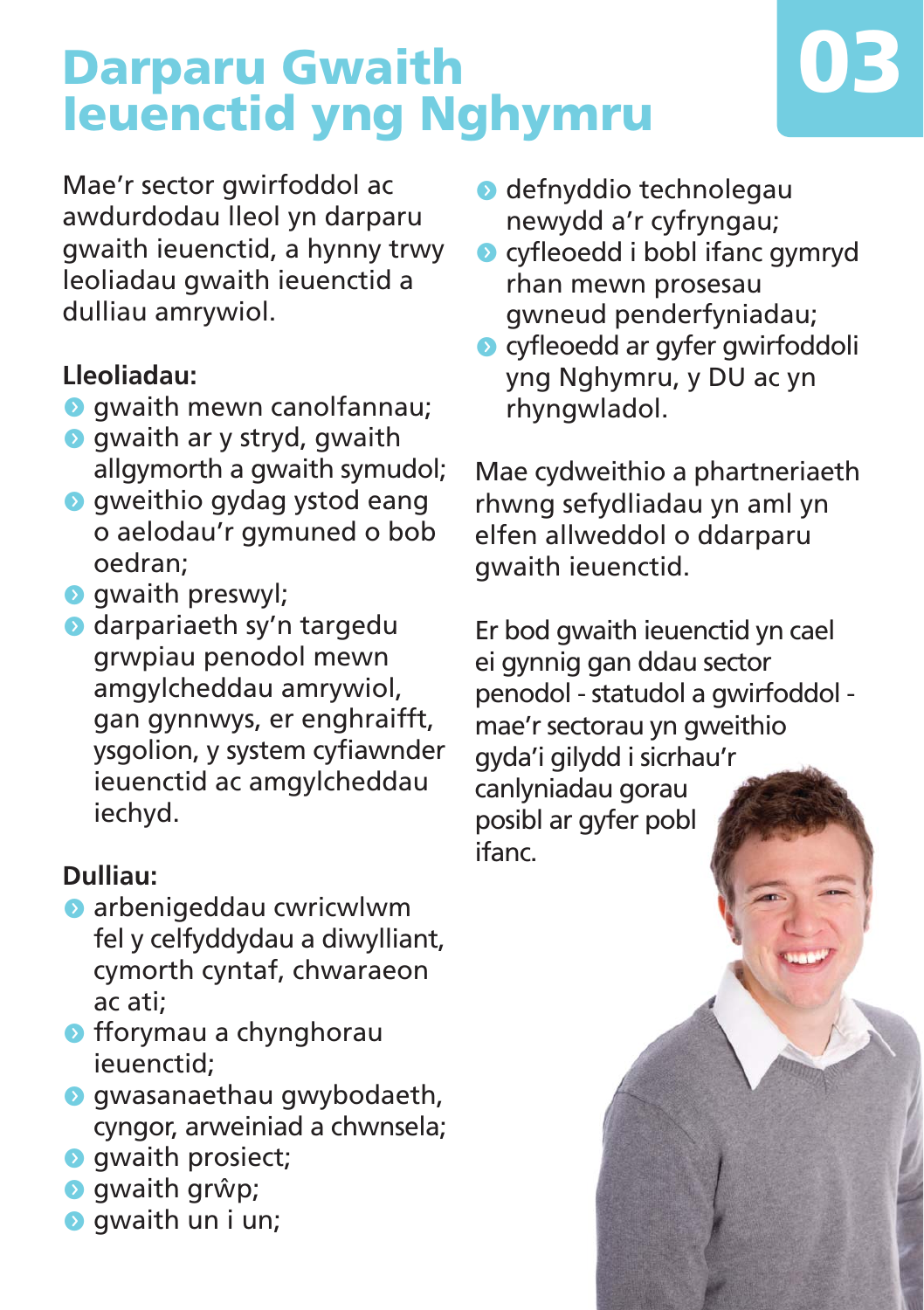# **Egwyddorion Gwaith International Property Component Component Component Component Component Component Component Component Component Component Component Component Component Component Component Component Component Component Component Componen**

- **Mae gwaith ieuenctid yn** seiliedig ar ymgysylltiad gwirfoddol pobl ifanc.
- **O** Dylai pobl ifanc fod yn bartneriaid â grym yn y prosesau a'r cyfleoedd y mae sefydliadau ieuenctid yn eu darparu.
- **Mae gwaith ieuenctid yn** dechrau ym mha bynnag gyfnod y mae pobl ifanc yn eu bywydau, beth bynnag fo'u hamgylchiadau, ac mae'n cydnabod eu llawn botensial.
- **•** Mae egwyddorion cydraddoldeb a chynhwysiant yn hollbwysig i waith ieuenctid.
- **Mae gwaith ieuenctid yn** cydnabod bod gan bobl ifanc hawliau ac yn ceisio gweithredu ar sail hawliau.
- **•** Mae gwaith ieuenctid yn cydnabod bod gan bobl ifanc gyfrifoldebau a bod gofynion arnynt. Mae gwaith ieuenctid yn ceisio'u helpu i fynd i'r afael â'r cyfrifoldebau a'r gofynion hynny.
- **•** Mae gwaith ieuenctid yn canolbwyntio yn y bôn ar weithgareddau ffurfiol a heb fod yn ffurfiol. Mae gweithgareddau anffurfiol

yn manteisio ar gyfleoedd nad ydynt wedi'u cynllunio o reidrwydd. Mae gweithgareddau heb fod yn ffurfiol yn darparu cyfleoedd sydd wedi'u cynllunio y tu allan i systemau ffurfiol fel addysg yn yr ysgol. Gall y naill a'r llall arwain at achrediad neu gydnabyddiaeth.

- $\bullet$  Mae gweld gwaith ieuenctid fel partneriaeth â phobl ifanc y tu hwnt i ofynion ffurfiol neu gyfreithiol yn elfen bwysig o sicrhau bod pobl ifanc yn ymgysylltu o ddewis.
- Mae pwysigrwydd darparu amgylcheddau diogel ar gyfer pobl ifanc a chefnogi diogelwch yn ogystal â datblygiad a lles pobl ifanc wrth wraidd gwaith ieuenctid.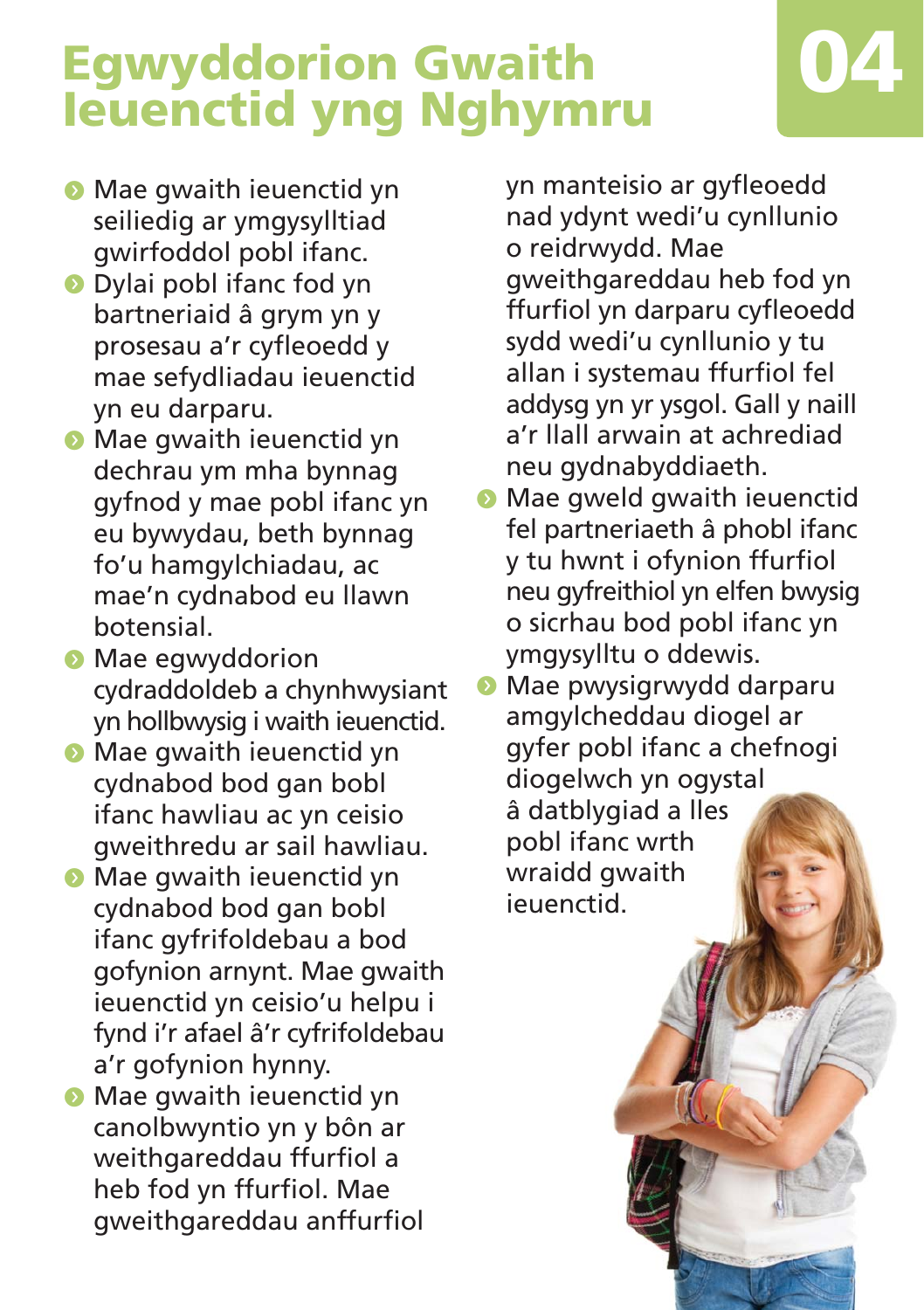# **Dibenion Gwaith Ieuenctid yng Nghymru 05**



- **•** hyrwyddo ac annog yn frwd gyfleoedd i bob person ifanc er mwyn iddynt gyflawni eu potensial fel unigolion â grym ac aelodau o grwpiau a chymunedau;
- $\bullet$  cefnogi pobl ifanc drwy newidiadau pwysig yn eu bywydau a'u cynorthwyo i ddeall eu cyfrifoldebau;
- $\bullet$  cefnogi pobl ifanc i allu deall ac arfer eu hawliau;
- **annog pobl ifanc i ddysgu a** datblygu gwybodaeth, dealltwriaeth, agweddau a gwerthoedd ac i wneud defnydd adeiladol o'u sgiliau, eu hadnoddau a'u hamser;
- **•** hyrwyddo cyfleoedd a mynediad i bob person ifanc beth bynnag fo'u hil, rhyw, hunaniaeth rywiol, iaith, crefydd, anabledd, oedran, cefndir neu amgylchiadau personol;
- $\bullet$  herio gormes ac anghydraddoldeb;
- $\bullet$  cefnogi a galluogi pobl ifanc i fod yn ddiogel.

#### **Mae gwaith ieuenctid yng Nghymru hefyd yn:**

- **•** cydnabod pwysigrwydd a gwerth y Gymraeg a'r angen i hyrwyddo ei defnydd;
- cydnabod bod Cymru yn wlad sydd ag ieithoedd a diwylliannau amrywiol;
- $\bullet$  cydnabod pwysigrwydd datblygu cynaliadwy a rhoi'r wybodaeth a'r sgiliau i bobl ifanc er mwyn iddynt allu dylanwadu ar y dyfodol;
- $\bullet$  annog pobl ifanc fel dinasyddion lleol, cenedlaethol a byd-eang i arfer eu cyfrifoldebau;
- **annog poblifanci** amddiffyn eu hawliau eu hunain a hawliau eraill.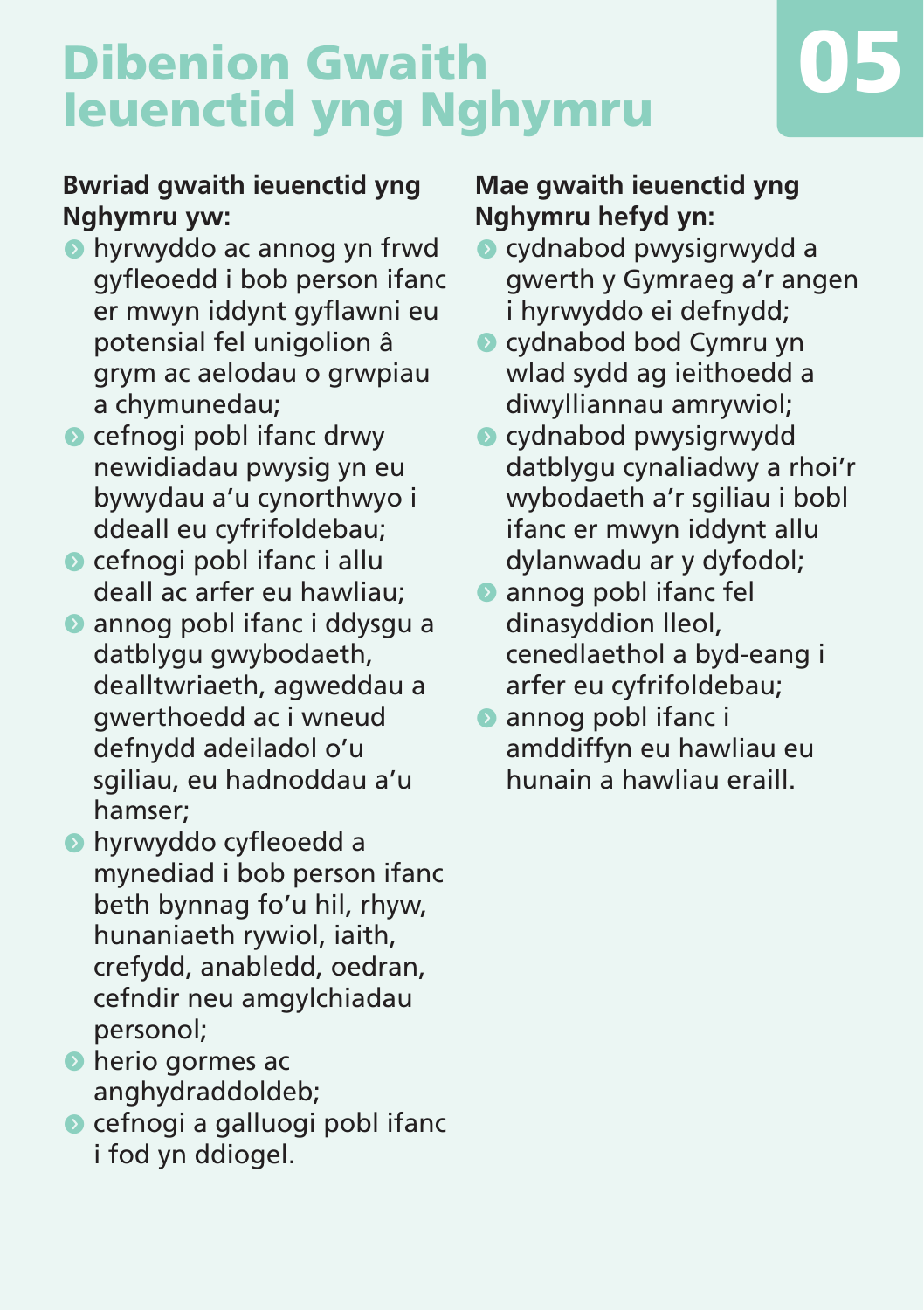### **Pum Piler Gwaith Ieuenctid yng Nghymru**

Mae gan waith ieuenctid sail gwerthoedd sy'n seiliedig ar barchu pobl ifanc ac ar egwyddorion cynhwysiant a chyfle cyfartal. Mae ei berthynas wirfoddol â phobl ifanc yn golygu ei fod yn cynnig cyfleoedd ar gyfer dysgu sy'n:

### **Addysgol**

Gan alluogi pobl ifanc i ennill y sgiliau, gwybodaeth, dealltwriaeth, agweddau a gwerthoedd sydd eu hangen ar gyfer eu datblygiad a'u boddhad personol eu hunain a chyfrannu at gymdeithas fel aelodau o grwpiau a chymunedau, yn lleol, rhanbarthol, cenedlaethol a rhyngwladol.

### **Mynegiannol**

Gan annog a galluogi pobl ifanc i fynegi eu dealltwriaeth a'u gwybodaeth, ynghyd â'u syniadau, barn, emosiynau a dyheadau drwy amrywiaeth eang o gyfleoedd creadigol a heriol yn aml.

### **Cyfranogol**

Gan annog a chefnogi pobl ifanc i fod yn bartneriaid a rhannu cyfrifoldebau am y cyfleoedd, y prosesau dysgu a'r strwythurau gwneud penderfyniadau sy'n effeithio ar eu bywydau ac ar eu hamgylcheddau eu hunain ac ar fywydau ac amgylcheddau eraill.

### **Cynhwysol**

Gan alluogi pobl ifanc i ddatblygu gwybodaeth, dealltwriaeth ac agweddau ac ymddygiad cadarnhaol mewn perthynas â:

- $\odot$  hunaniaeth ac amrywiaeth hiliol, cymdeithasol a diwylliannol;
- $\bullet$  treftadaeth:
- **O** ieithoedd a gwerth eu hiaith eu hunain ac ieithoedd eraill;
- **O** dinasyddiaeth;
- **O** parchu dewisiadau pobl eraill.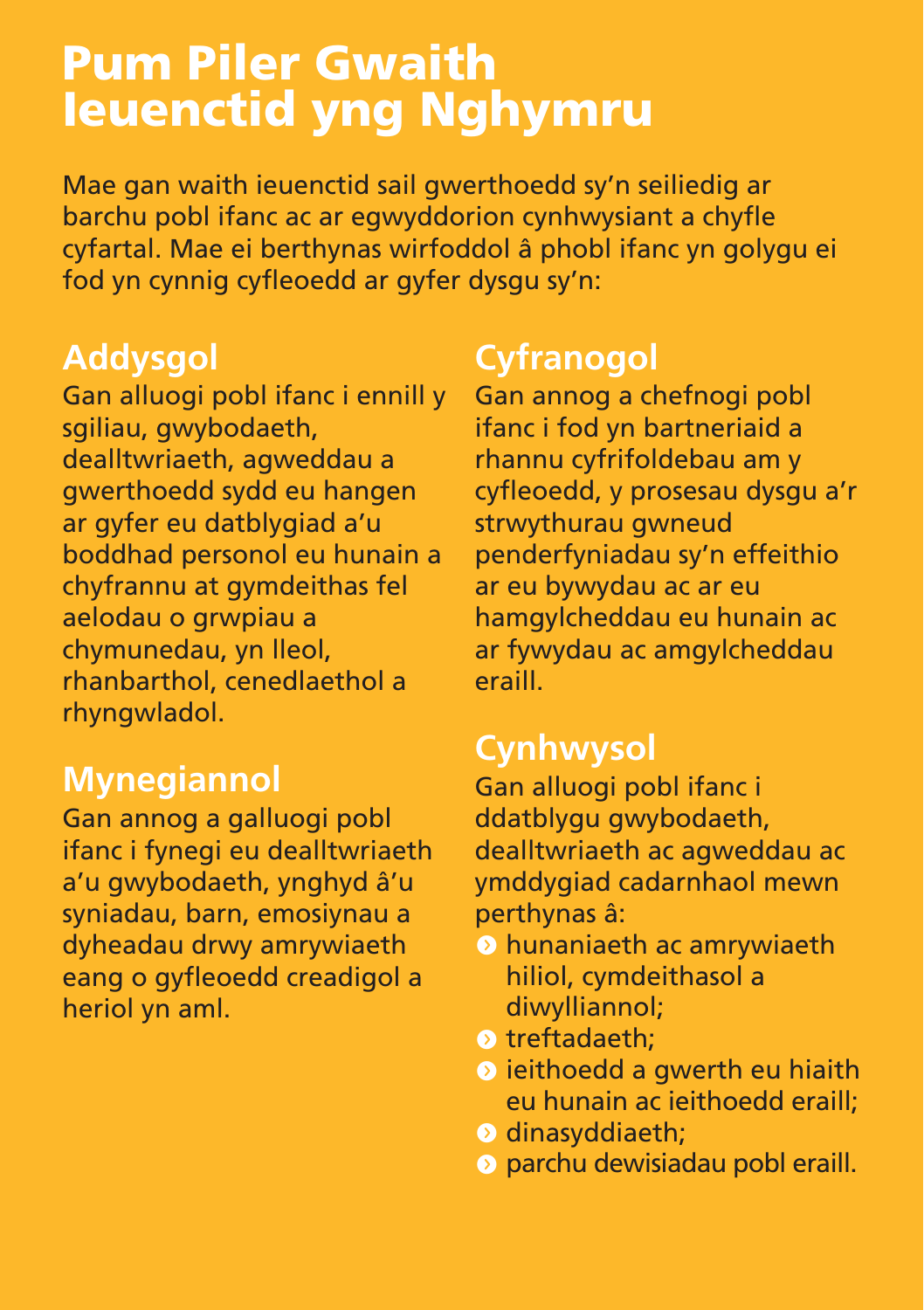

# **Grymusol**

Gan roi'r ddealltwriaeth a'r sgiliau i bobl ifanc er mwyn iddynt allu arfer eu hawliau, gan gynnwys:

- $\bullet$  cydnabod bob gan bob person ifanc hawliau a bod hyn yn cynnwys parchu hawliau eraill;
- $\bullet$  cefnogi pobl ifanc i gyflawni eu cyfrifoldebau fel dinasyddion ac aelodau o'u cymunedau;
- **O** annog pobl ifanc i ymddiddori yn y materion personol, cymdeithasol a gwleidyddol sy'n effeithio ar eu bywydau ac ar fywydau eraill a datblygu rhinweddau eraill.

### **Addysgol**

- **Mynegiannol**
- **Cyfranogol**
- **Cynhwysol**
- **Grymusol**

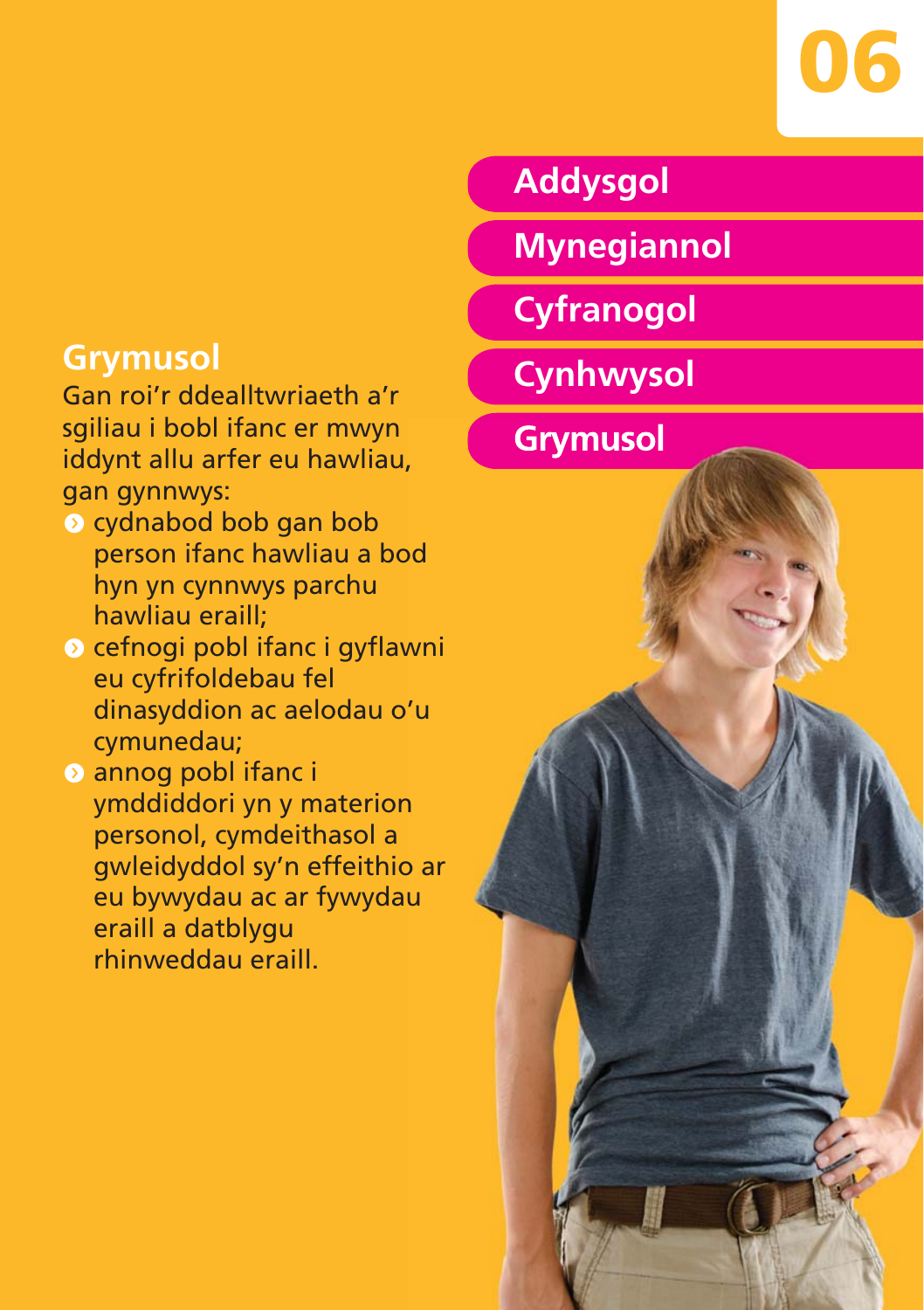# **Cyflawni Gwaith Ieuenctid o Ansawdd Uchel 07**

Er mwyn cyflawni Pum Piler Gwaith Ieuenctid (gweler Adran 06), mae sefydliadau a gweithwyr ieuenctid yn defnyddio prosesau amrywiol, gan gynnwys:

- $\bullet$  meithrin perthynas ac ymddiriedaeth;
- **O** pwysleisio rôl y person ifanc ym mhrosesau gwaith ieuenctid;
- **O** asesu anghenion;
- **O** darparu gwybodaeth;
- $\bullet$  cyfeirio pobl ifanc at ddarpariaeth arall fel sy'n briodol, tra'n cynnig cefnogaeth barhaus yn ôl y gofyn;
- **O** mentora;
- $\bullet$  eirioli:
- $\bullet$  herio;
- $\bullet$  meithrin datblygiad personol a chymdeithasol a chadernid;
- **O** cynllunio, monitro a gwerthuso.

Mae gwaith ieuenctid yn ceisio rhoi'r prosesau hyn ar waith tra'n sicrhau iechyd, lles a diogelwch pobl ifanc.

Disgwylir i sefydliadau gwaith ieuenctid a phawb sy'n ymwneud â gwaith ieuenctid asesu canlyniadau ac effaith a gweithredu systemau ar gyfer cynllunio, monitro a gwerthuso pob agwedd ar eu gwaith gyda phobl ifanc. Dylai sefydliadau a gweithwyr ieuenctid unigol allu defnyddio dulliau hunanasesu i nodi sut mae pobl ifanc yn elwa a myfyrio ar eu hymarfer a'i ddatblygu.

Wrth ddatblygu a gwerthuso eu gwaith, dylai darparwyr ystyried y Safonau Galwedigaethol Cenedlaethol ar gyfer Gwaith Ieuenctid, y Safonau Cyfranogi a'r Safonau Gwybodaeth. Ceir dolenni i'r safonau hyn yn Adran 8, Cyfeiriadau at Ffynonellau Gwybodaeth Eraill.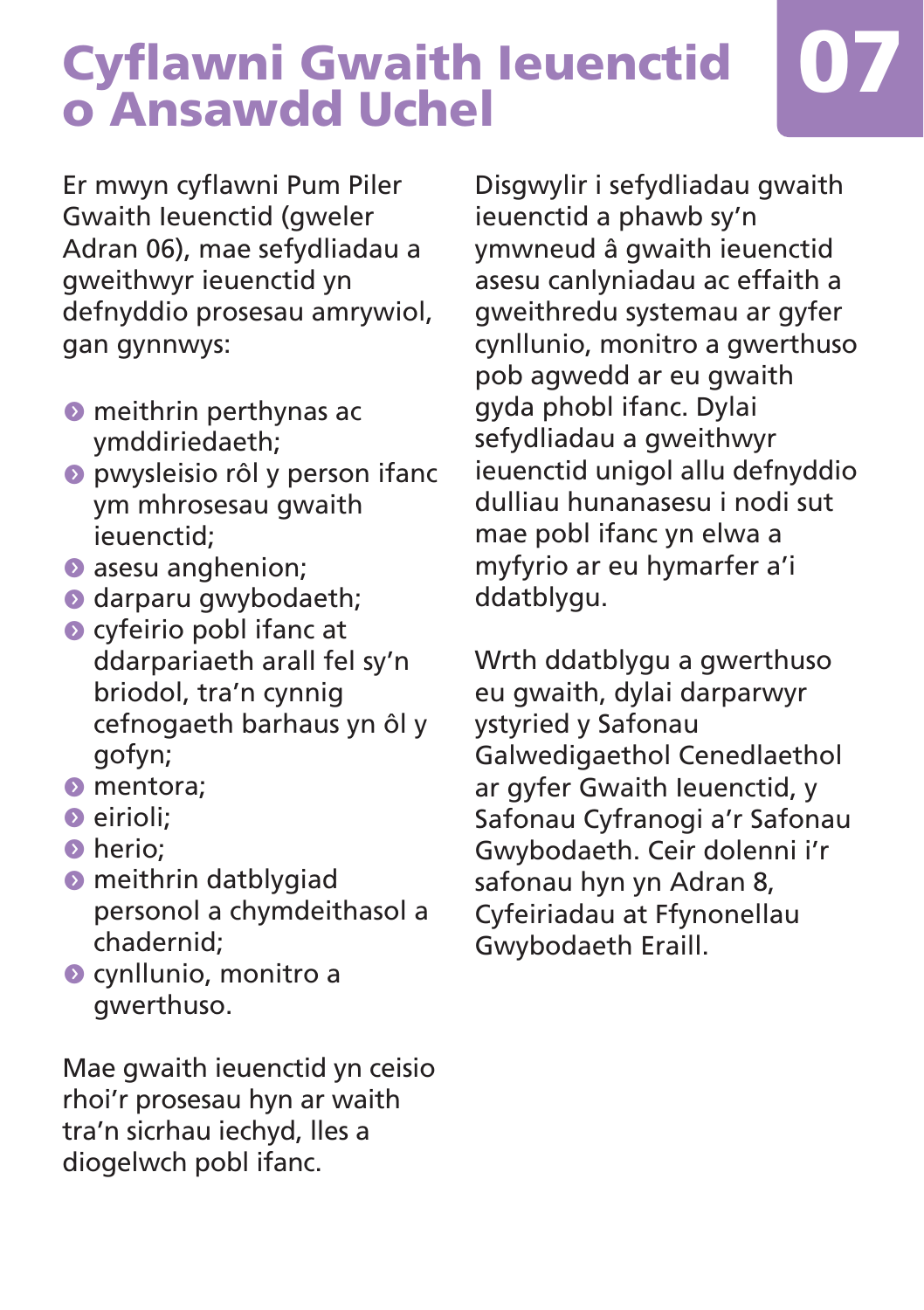# **Cyfeiriadau at Ffynonellau Gwybodaeth Eraill**



**Comisiynydd Plant Cymru** www.childcomwales.org.uk

**Cyngor Cymreig y Gwasanaethau Ieuenctid Gwirfoddol** www.cwvys.org.uk

**Adnoddau Gwaith Ieuenctid** www.gwaithieuenctidcymru.org.uk

**Fframwaith Estyn (ar gyfer arolygiadau o'r gwasanaeth ieuenctid yng Nghymru)** www.estyn.gov.uk

**Y Ddraig Ffynci** www.draigffynci.org

**Gwasanaeth Gwybodaeth a Chyngor Cenedlaethol i Bobl Ifanc rhwng 11 a 25 oed yng Nghymru** www.clicarlein.co.uk

#### **Safonau Galwedigaethol Cenedlaethol**

www.nos.ukces.org.uk/nossearch/Pages/NOS-Search-Results.aspx?k=youth%20work

www.youthworkwales.org.uk/creo\_ files/upload/files/youth\_work\_nos\_ welsh\_language\_full\_suite.docx.pdf

#### **Y Safonau Cenedlaethol ar gyfer Gweithwyr Cyfranogi Plant a Phobl Ifanc**

www.participationworkerswales.org.uk

#### **Strategaeth gwaith ieuenctid genedlaethol Cymru (2014-18)**

www.wales.gov.uk/topics/education andskills/skillsandtraining/nationalyouth-work-strategy-forwales/?lang=cy

**Occupational Code of Ethics for Youth Work in Wales** www.ymca-wales.ac.uk

**Grwˆ p Prif Swyddogion Ieuenctid (PYOG)** www.wlga.gov.uk

**Confensiwn y Cenhedloedd Unedig ar Hawliau'r Plentyn (CCUHP)** www.childrensrightswales.org.uk

**Tîm Strategaeth Gwaith Ieuenctid** www.wales.gov.uk

**Clic Ar-lein** www.clicarlein.co.uk

#### **Safonau Addysg a Hyfforddiant Cymru** www.etswales.org.uk

**Deddf Dysgu a Sgiliau 2000 (Adran 123)** www.ukstandards.org.uk

#### **Mesur Hawliau Plant a Phobl Ifanc 2011 Llywodraeth Cymru**

www.cymru.gov.uk